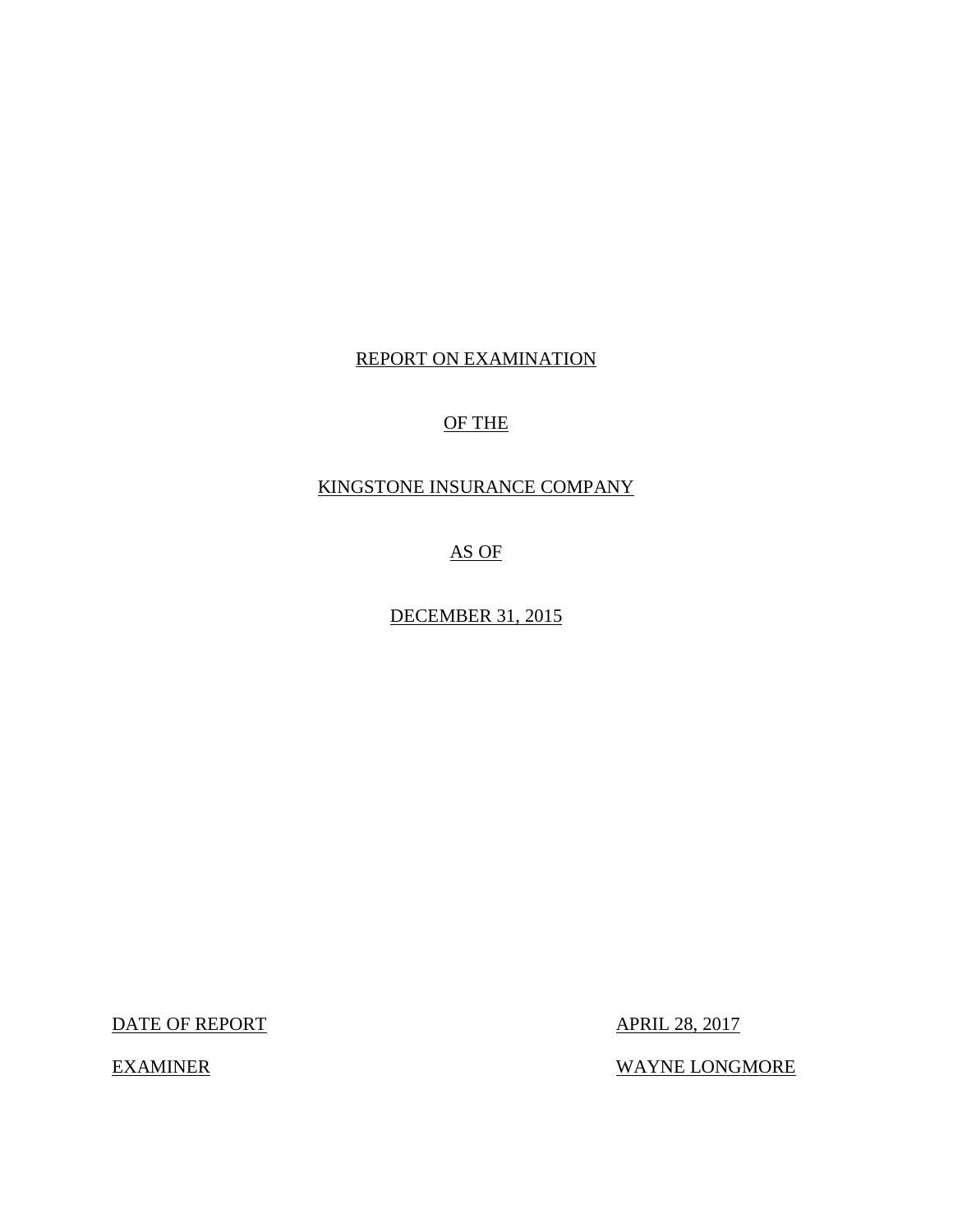# TABLE OF CONTENTS

# ITEM NO. PAGE NO.

| 1. | Scope of examination                                                                                                                                             | $\overline{2}$                |
|----|------------------------------------------------------------------------------------------------------------------------------------------------------------------|-------------------------------|
| 2. | Description of company                                                                                                                                           | 3                             |
|    | A. Management<br>B. Territory and plan of operation<br>C. Reinsurance<br>D. Holding company system<br>E. Significant operating ratios<br>F. Accounts and records | 5<br>7<br>8<br>11<br>13<br>13 |
| 3. | <b>Financial statements</b>                                                                                                                                      | 15                            |
|    | A. Balance sheet<br>B. Statement of income<br>C. Capital and surplus account                                                                                     | 15<br>17<br>18                |
| 4. | Losses and loss adjustment expenses                                                                                                                              | 19                            |
| 5. | Subsequent events                                                                                                                                                | 19                            |
| 6. | Compliance with prior report on examination                                                                                                                      | 20                            |
| 7. | Summary of comments and recommendations                                                                                                                          | 21                            |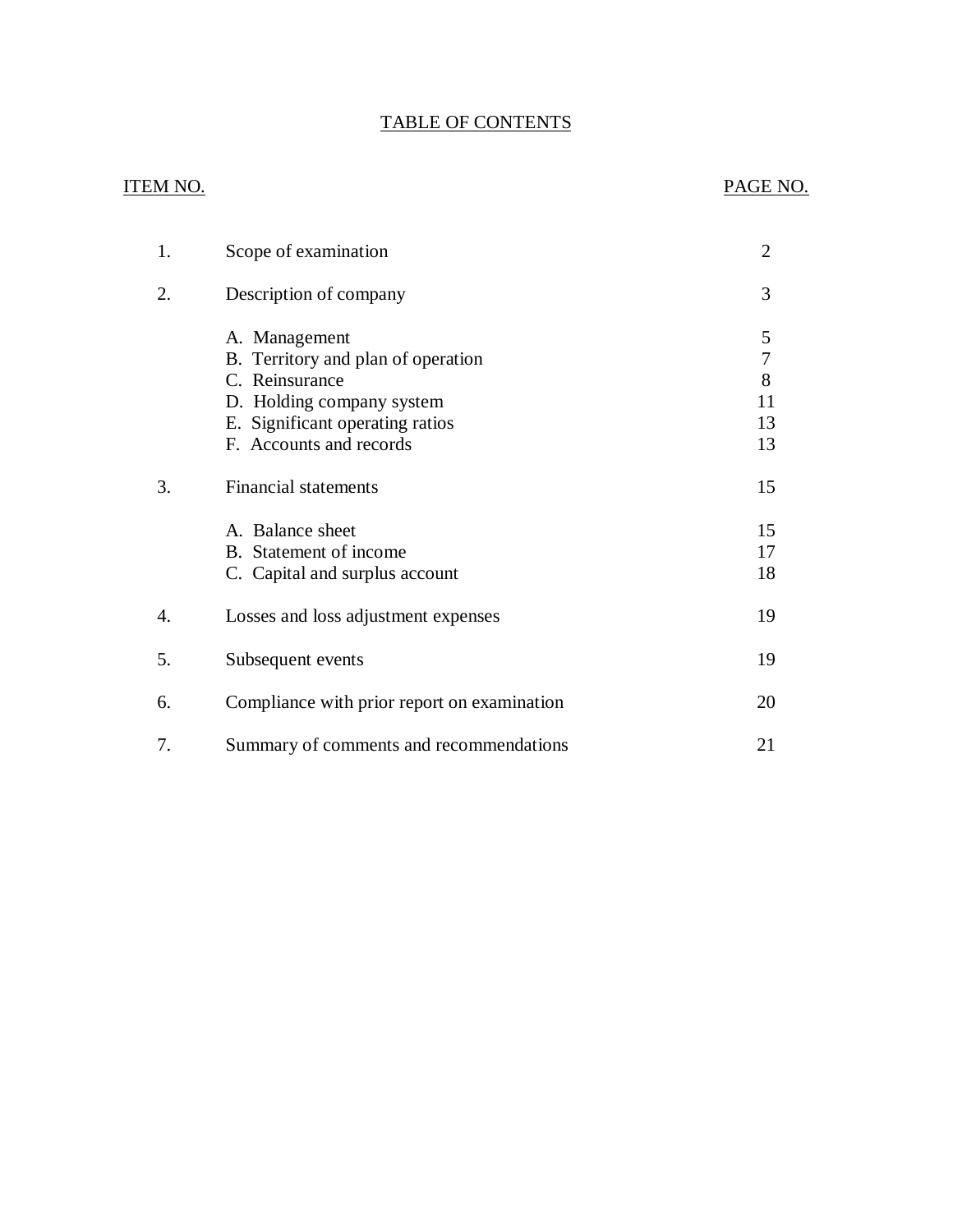

# NEW YORK STATE *DEPARTMENTof*  FINANCIAL SERVICES

April 28, 2017

Honorable Maria T. Vullo Superintendent New York State Department of Financial Services Albany, New York 12257

Madam:

Pursuant to the requirements of the New York Insurance Law, and in compliance with the instructions contained in Appointment Number 31487 dated May 24, 2016 attached hereto, I have made an examination into the condition and affairs of Kingstone Insurance Company as of December 31, 2015, and submit the following report thereon.

Wherever the designation "the Company" or "KICO" appears herein without qualification, it should be understood to indicate Kingstone Insurance Company.

Wherever the term "Department" appears herein without qualification, it should be understood to mean the New York State Department of Financial Services.

The examination was conducted at the Company's home office located at 15 Joys Lane, Kingston, NY 12401.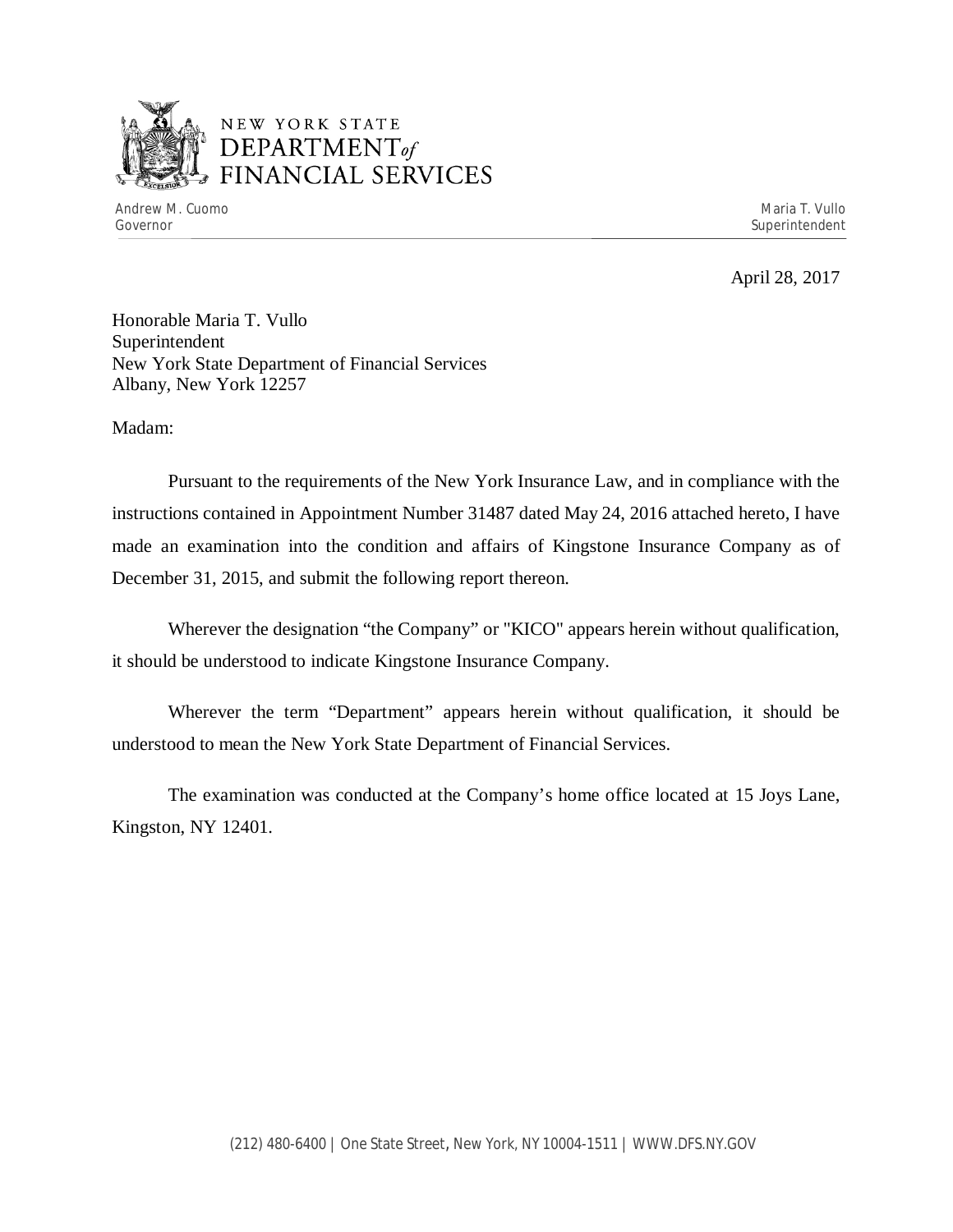## 1. **SCOPE OF EXAMINATION**

The Department has performed an individual examination of the Company*,* a multi-state insurer. The previous examination was conducted as of December 31, 2011. This examination covered the four-year period from January 1, 2012 through December 31, 2015. Transactions occurring subsequent to this period were reviewed where deemed appropriate by the examiner.

This examination was conducted in accordance with the National Association of Insurance Commissioners ("NAIC") Financial Condition Examiners Handbook ("Handbook"), which requires that we plan and perform the examination to evaluate the financial condition and identify prospective risks of the Company by obtaining information about the Company including corporate governance, identifying and assessing inherent risks within the Company and evaluating system controls and procedures used to mitigate those risks. This examination also includes assessing the principles used and significant estimates made by management, as well as evaluating the overall financial statement presentation, management's compliance with Statutory Accounting Principles and annual statement instructions, when applicable to domestic state regulations.

This examination report includes a summary of significant findings for the following items as called for in the Handbook:

> Company history Corporate records Management and control Territory and plan of operation Growth of Company Loss experience Reinsurance Accounts and records Financial statements Summary of recommendations

A review was also made to ascertain what action was taken by the Company with regard to comments and recommendations contained in the prior report on examination.

This report on examination is confined to financial statements and comments on those matters that involve departures from laws, regulations or rules, or that are deemed to require explanation or description.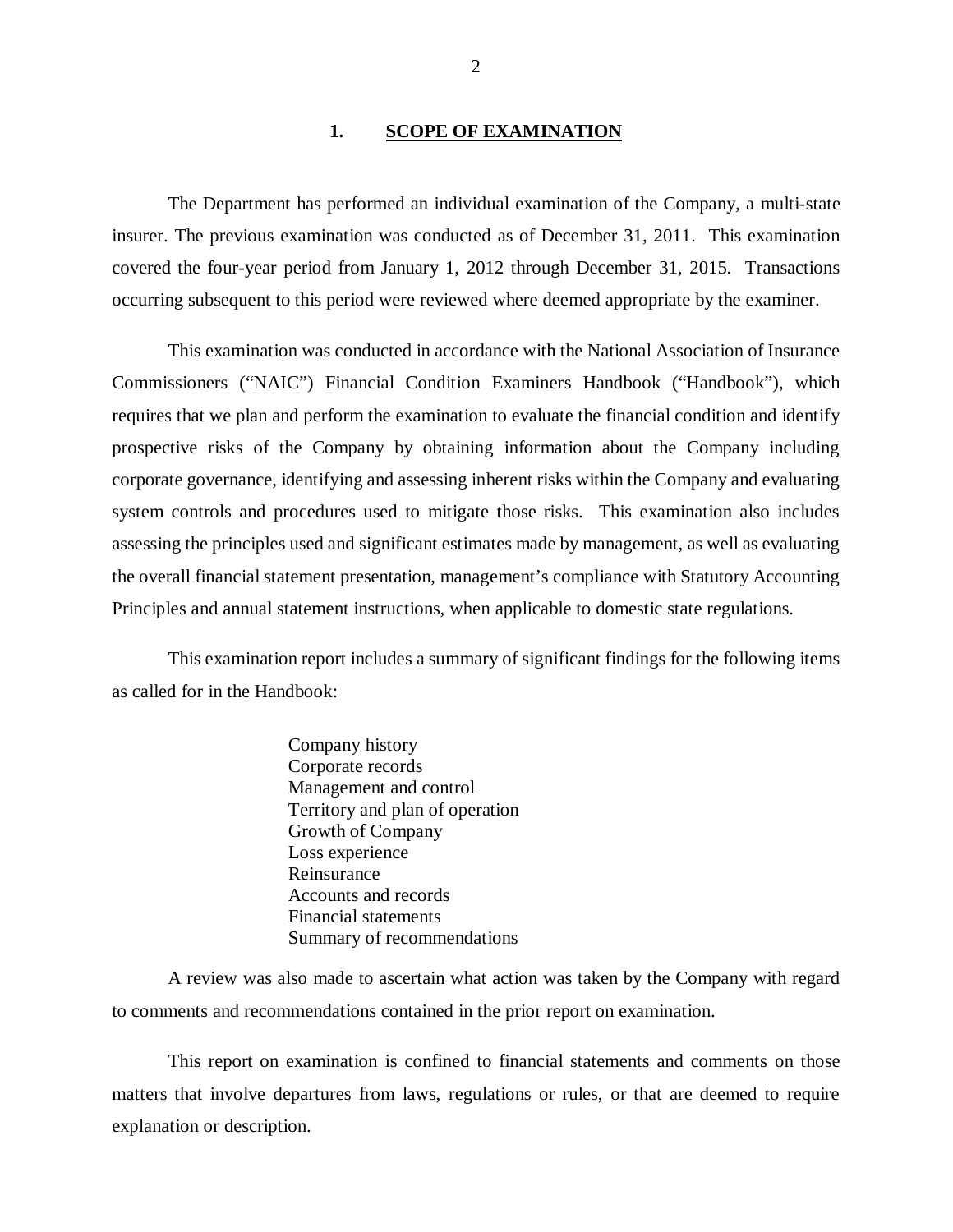#### **2. DESCRIPTION OF COMPANY**

The Company was organized in 1886 under the name of the Co-operative Fire Insurance Company of Greene, Schoharie and Delaware Counties. It was the first advanced premium cooperative fire insurance company in New York. In 1922 the Company changed its name to The Co-operative Fire Insurance Company of Catskill and in 1935 the Company assumed all of the assets and liabilities of its affiliate, the Commercial Mutual Fire Insurance Company of Greene County. In 1976, the merged company adopted the name of Commercial Mutual Insurance Company ("CMIC").

On April 1, 1998, Eagle Insurance Company ("Eagle") obtained a controlling interest of the Company by investing \$3 million in the form of a Section 1307 surplus note. On March 12, 1999, Eagle purchased another surplus note in the amount of \$750,000. Interest accrued on the surplus notes at a rate of the lesser of 8.5% per annum or prime. Payment of principal and interest on the surplus notes can only be made with the prior approval of the Department. The Company paid \$375,000 of accrued interest from inception until the date of discharge.

On January 31, 2006, the surplus notes with a principal amount of \$3,750,000 were sold by Eagle to the DCAP Group, Inc., currently known as Kingstone Companies, Inc. ("KINS").

In March 2007, the Company's Board of Directors approved a resolution to convert (demutualize) CMIC from an advance premium cooperative insurance company to a domestic stock property and casualty insurance company pursuant to Section 7307 of the New York Insurance Law. The charter, by-laws and plan of conversion were submitted to the Department and approved on April 15, 2009. On June 8, 2009, the eligible policyholders of CMIC voted in favor of the conversion by the required two-third majority. On June 30, 2009, the Department gave final approval of the demutualization to become effective July 1, 2009. Upon the effective date of the conversion, CMIC's name was changed to Kingstone Insurance Company.

Pursuant to the plan of conversion, KINS acquired a 100% equity interest in the Company in consideration of the exchange of the \$3,750,000 principal amount of surplus notes of CMIC.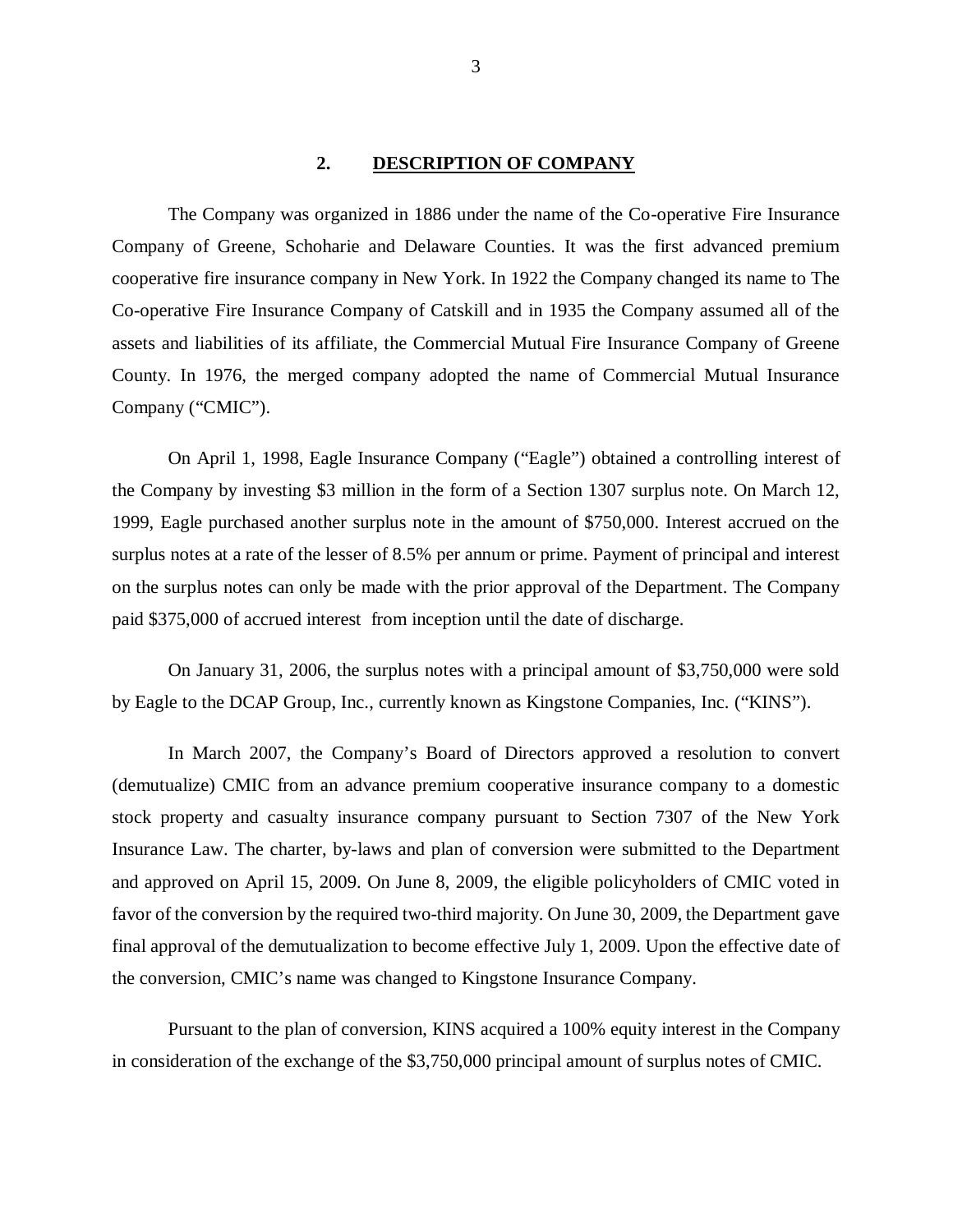Accordingly, on July 1, 2009, the Company issued 3,000 shares of common stock to KINS and the \$3,750,000 surplus note was discharged. In addition, KINS forgave all accrued and unpaid interest on the surplus notes as of the date of conversion.

As of December 31, 2015, Article VIII of KICO's Charter states that "The amount of authorized capital of this Corporation is one million five hundred thousand and no/100 dollars (\$1,500,000) divided into three thousand (3,000) shares consisting of one class, namely common stock of a par value of five hundred and no/100 dollars (\$500.00) per share."

It is noted that there was a unanimous written consent, dated June 10, 2015, by KICO's Board, authorizing the transfer one million five hundred thousand dollars (\$1,500,000) from surplus to the capital of KICO. There was no Charter amendment filed with the Department at the time of this unanimous written consent. See subsequent events section of this report for a discussion of the 2016 Charter amendment.

Therefore, as of December 31, 2015, capital paid in is one million five hundred thousand dollars (\$1,500,000) consisting of three thousand (3,000) shares of a par value of five hundred dollars (\$500.00) per share. Gross paid in and contributed surplus is \$15,750,000.

| Year | Description                                                                                    |              | Amount                     |
|------|------------------------------------------------------------------------------------------------|--------------|----------------------------|
| 2011 | Beginning gross paid in and contributed surplus<br>(per prior exam report as of $12/31/2011$ ) |              | \$2,250,000                |
| 2013 | Surplus contribution                                                                           | \$15,000,000 |                            |
| 2015 | Reclassification of paid in contributed surplus to<br>common capital stock                     | (1,500,000)  |                            |
| 2015 | Total surplus contributions<br>Ending gross paid in and contributed surplus                    |              | 13,500,000<br>\$15,750,000 |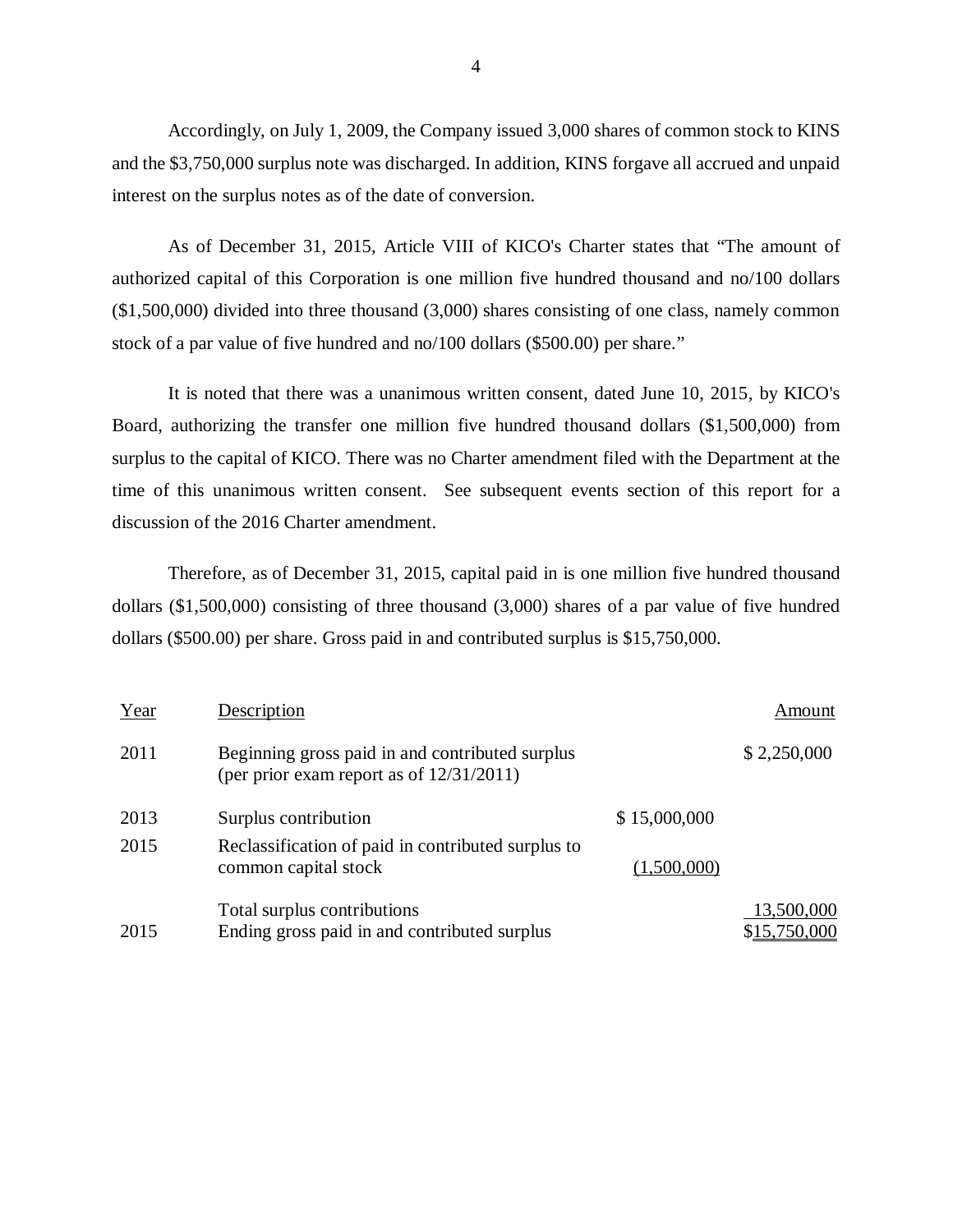## <span id="page-6-0"></span>A. Management

Pursuant to the Company's charter and by-laws, management of the Company is vested in a board of directors consisting of not less than seven nor more than eighteen persons.

The board meets at least four times during each calendar year.

As of December 31, 2015, the board of directors was comprised of the following eleven members:

| Name and Residence                     | <b>Principal Business Affiliation</b>                                                                                    |
|----------------------------------------|--------------------------------------------------------------------------------------------------------------------------|
| Victor J. Brodsky<br>Woodmere, NY      | Chief Financial Officer & Treasurer,<br>Kingstone Companies, Inc.                                                        |
|                                        | Chief Financial Officer, Senior Vice President &<br>Chief Risk Officer,<br>Kingstone Insurance Company                   |
| Barry B. Goldstein<br>Hewlett, NY      | Chairman of the Board, President & Chief Executive Officer,<br>Kingstone Companies, Inc.                                 |
|                                        | President, Chief Executive Officer & Chief Investment Officer,<br>Kingstone Insurance Company                            |
| Jay M. Haft<br>New York, NY            | Director, Chairman of Nominating Committee &<br>Chairman of Corporate Governance Committee,<br>Kingstone Companies, Inc. |
|                                        | Consultant,<br>ColumbusNova, Inc.                                                                                        |
| Karl J. Houseknecht<br>Kingston, NY    | Treasurer & Controller,<br>Kingstone Insurance Company                                                                   |
| John D. Reiersen<br>Port Jefferson, NY | <b>Executive Vice President,</b><br>Kingstone Insurance Company                                                          |
| Thomas G. Seccia, Jr.<br>Carmel, NY    | Chief Administrative Officer, Corporate Secretary &<br>General Counsel,<br>Kingstone Insurance Company                   |
| Jack D. Seibald<br>Hewlett, NY         | Director & Chairman of Compensation Committee,<br>Kingstone Companies, Inc.                                              |
|                                        | Director & Chairman of Investment Committee,<br>Kingstone Insurance Company                                              |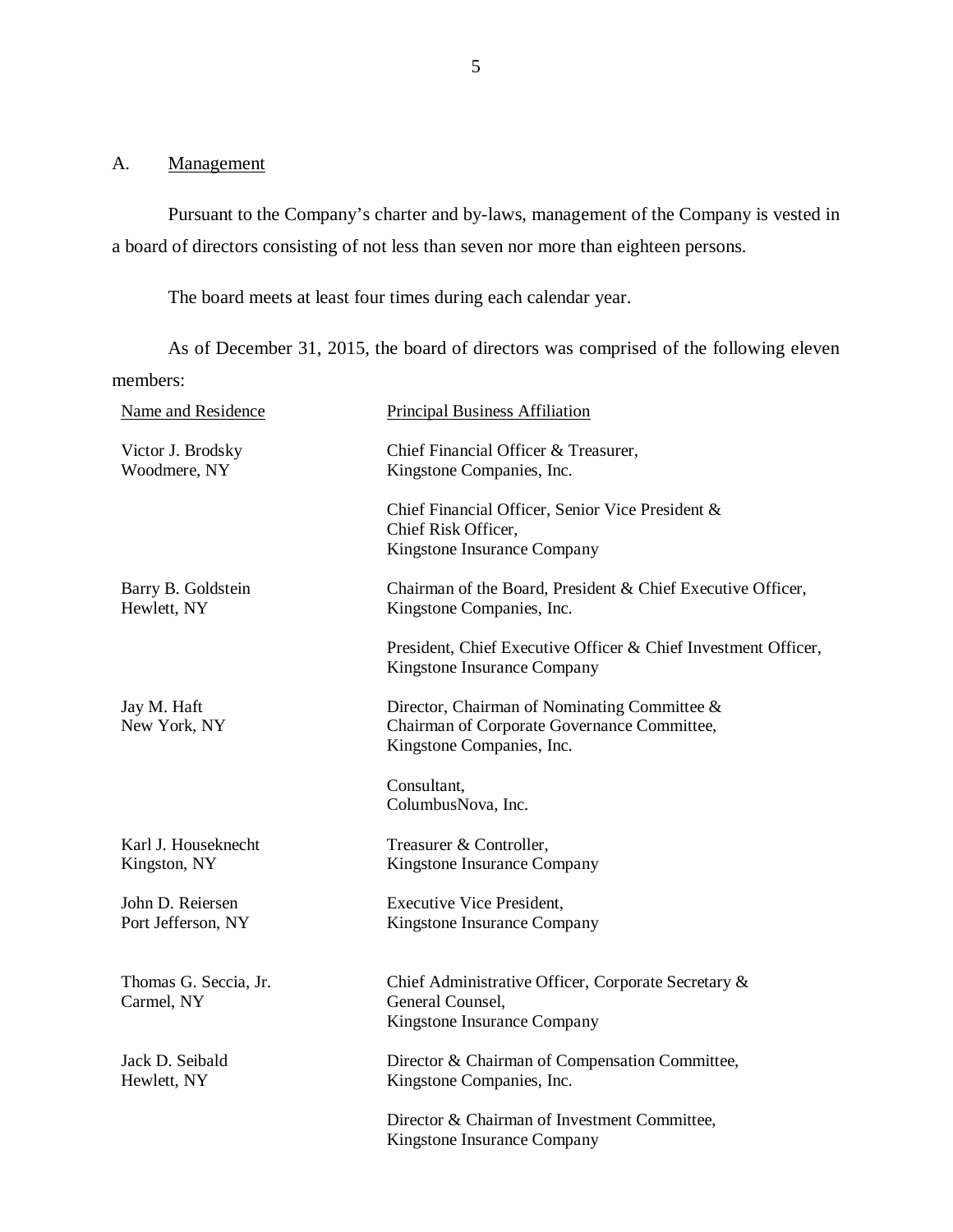|                      | Broker-Dealer/Investment Advisor Executive,<br>Cowen Prime Services, LLC. |
|----------------------|---------------------------------------------------------------------------|
| Steven Shapiro       | Director & Chairman of Nominating Committee,                              |
| Dix Hills, NY        | Kingstone Insurance Company                                               |
|                      | Sales Coordinator/Management,<br>ATC Express Freight, Inc.                |
| Floyd R. Tupper, CPA | Director & Chairman of Audit Committee,                                   |
| New York, NY         | Kingstone Companies, Inc.                                                 |
|                      | Chairman of Audit Committee,<br>Kingstone Insurance Company               |
| Benjamin A. Walden   | Senior Vice President & Chief Actuary                                     |
| Centerport, NY       | Kingstone Insurance Company                                               |
| Samuel Yedid         | Director & Chairman of Compensation Committee,                            |
| Hewlett, NY          | Kingstone Insurance Company                                               |
|                      | Partner,<br>Lazer, Aptheker, Rosella & Yedid, P.C.                        |

A review of the minutes of the board of directors' meetings held during the examination period indicated that the meetings were generally well attended and each member has an acceptable record of attendance.

As of December 31, 2015, the principal officers of the Company were as follows:

| Name                  | Title                                                                                    |
|-----------------------|------------------------------------------------------------------------------------------|
| Barry B. Goldstein    | Chairman of the Board, President, Chief Executive<br>Officer, & Chief Investment Officer |
| Victor J. Brodsky     | Chief Financial Officer, & Chief Risk Officer                                            |
| Karl J. Houseknecht   | Treasurer                                                                                |
| Thomas G. Seccia, Jr. | Corporate Secretary/General Counsel                                                      |
| Benjamin A. Walden    | Senior Vice President & Chief Actuary                                                    |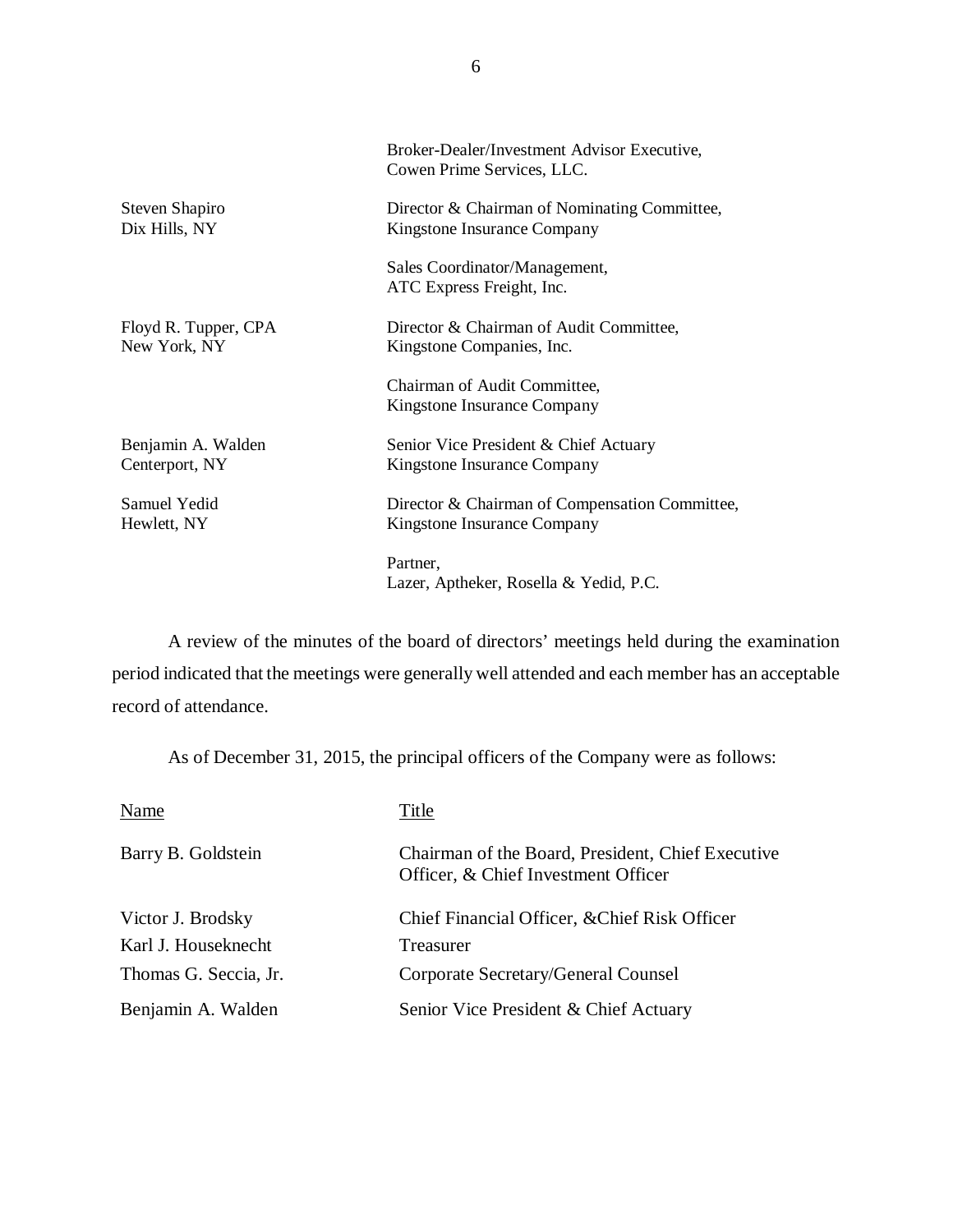## B. Territory and Plan of Operation

As of December 31, 2015, the Company was licensed to write business in five states: New York, Texas, Connecticut, New Jersey and Pennsylvania. The Company became licensed in Rhode Island in March 2016.

As of the examination date, the Company was authorized to transact the kinds of insurance as defined in the following numbered paragraphs of Section 1113(a) of the New York Insurance Law:

| P <u>aragraph</u> | Line of Business                           |
|-------------------|--------------------------------------------|
| 4                 | Fire                                       |
| 5                 | Miscellaneous property                     |
| 6                 | Water damage                               |
|                   | Burglary and Theft                         |
| 8                 | Glass                                      |
| 9                 | Boiler and Machinery                       |
| 12                | Collision                                  |
| 13                | Personal Injury Liability                  |
| 14                | Property Damage Liability                  |
| 19                | Motor Vehicle and Aircraft Physical Damage |
| 20                | Marine and Inland Marine (inland only)     |
|                   |                                            |

Based on the lines of business for which the Company is licensed and pursuant to the requirements of Articles 13 and 41 of the New York Insurance Law, the Company is required to maintain a minimum surplus to policyholders in the amount of \$1,700,000.

The following schedule shows the direct premiums written by the Company, both in total and in New York, for the period under examination:

|               |                |                       | Premiums Written in New York State  |
|---------------|----------------|-----------------------|-------------------------------------|
| Calendar Year | New York State | <b>Total Premiums</b> | as a<br>Percentage of Total Premium |
| 2012          | \$49,243,271   | \$49,251,630          | 99.98%                              |
| 2013          | \$60,422,005   | \$60,449,077          | 99.96%                              |
| 2014          | \$76,203,271   | \$76,255,427          | 99.93%                              |
| 2015          | \$90,938,862   | \$91,003,968          | 99.93%                              |

The majority of the Company's 2015 business is written in New York State with the remainder being written in Pennsylvania. The four largest lines of business, by percentage of total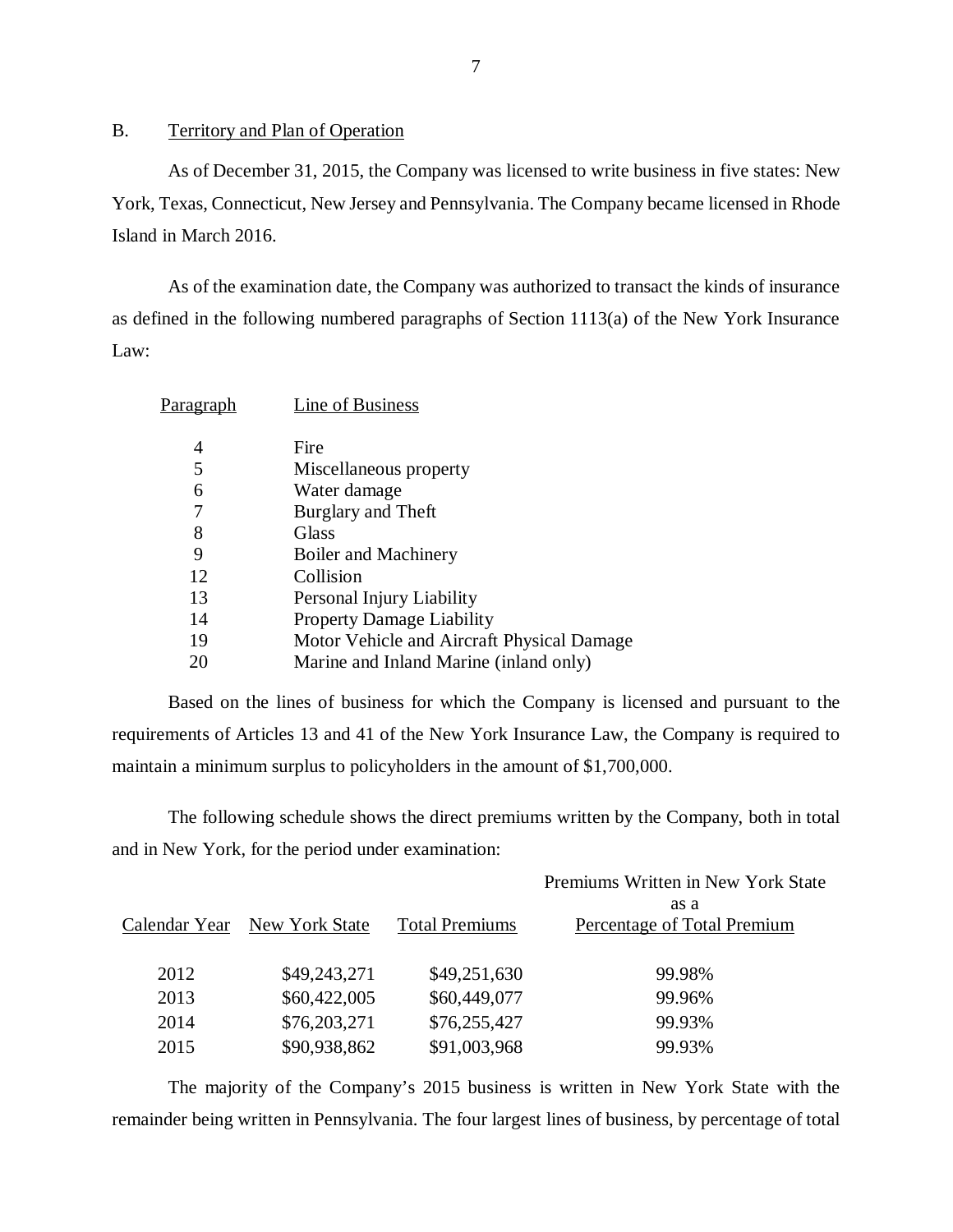<span id="page-9-0"></span>direct written premiums in 2015 are homeowners multiple peril (52%), commercial multiple peril (13%), fire (13%), and auto physical damage (10%). The Company does not write direct. Its business originates from approximately four hundred brokers and seven independent agents.

The Company maintains a branch office in Valley Stream, NY.

# C. Reinsurance

#### Assumed Reinsurance

As of December 31, 2015, KICO's assumed reinsurance accounted for less than 1% of the Company's gross premium written. The assumed reinsurance consists entirely of the Company's participation in a mandatory pool, The New York Special Risk Distribution Program ("NYSRDP").

#### Ceded Reinsurance

The Company's reinsurance program includes a combination of excess of loss, quota share and catastrophe coverages. The Company has structured its ceded reinsurance program to limit its maximum exposure on any one risk. The following is a summary of the coverage provided:

#### 1. Personal Lines

#### a. Personal Lines Excess of Loss:

The Company cedes in two layers up to \$3,750,000 in excess of \$750,000 ultimate net loss any one risk, subject to per layer limits. The Company has a quota share reinsurance agreement, described below, which inures to the benefit of the excess of loss coverage decreasing its retention to \$450,000.

#### b. Personal Lines Quota Share:

The Company has a personal lines quota share agreement in which the reinsurers will assume 40% of the Company's net liability related to personal lines business. The reinsurers' liability for losses from property business shall not exceed \$4,000,000 in regard to any one catastrophic event or \$8,000,000 as respects all catastrophic events commencing during the term of the contract, and \$5,000,000 from an act of terrorism involving biological, radioactive, or nuclear pollution or contamination or explosion.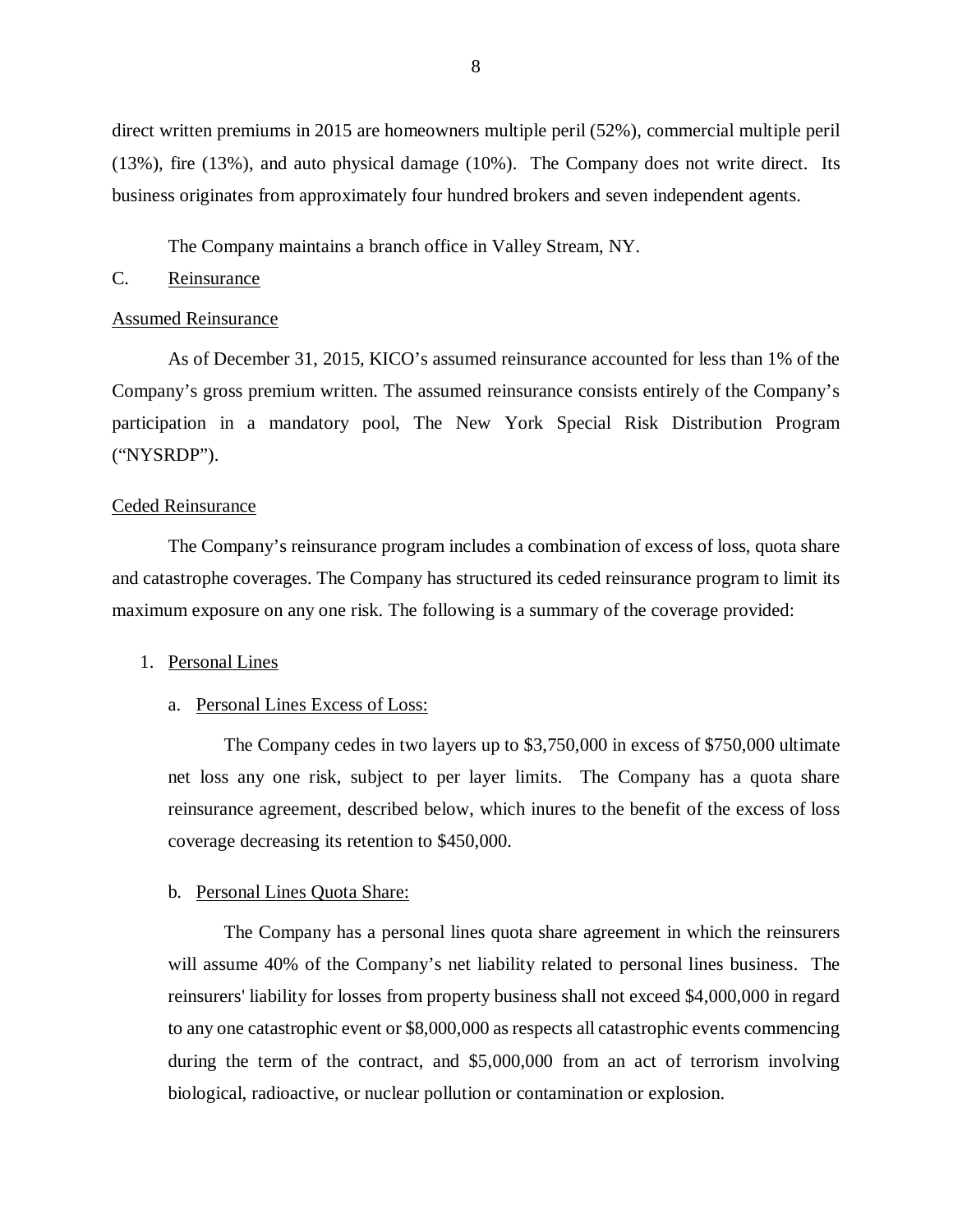### c. Property Catastrophe Coverage:

The Company cedes in three layers up to \$176,000,000 per occurrence in excess of \$4,000,000. The Company has a quota share reinsurance agreement, described above, which inures to the benefit of the catastrophe coverage decreasing its retention to \$2,400,000. The reinsurer agrees to indemnify the Company for any reinstatement premium which the Company pays or becomes liable to pay as a result of loss occurrences covered under the First Excess layer of the property catastrophe excess of loss reinsurance agreement, \$16,000,000 in excess of \$4,000,000 per occurrence, limit \$32,000,000 during the term of the contract.

### 2. Commercial Lines Excess of Loss

The Company cedes in two layers up to \$4,075,000 in excess of \$425,000 ultimate net loss, any one risk, each loss, any one loss occurrence, subject to per layer limits.

#### 3. Personal Umbrella Liability

For the period July 1, 2015 through July 1, 2016 all business is covered by one treaty designed to cap the Company's any one policy, any one occurrence limit at \$100,000. The treaty terms are as follows:

- 90% quota share of the Company's net liability for the first \$1,000,000; and
- 100% quota share of the Company's net liability for limits above the first \$1,000,000, if written
- 4. Boiler and Machinery
	- Equipment Breakdown quota share
	- 100% Authorized
	- 100% of \$50,000 any one accident, any one policy.

#### 5. Commercial Auto (Treaty in Runoff)

For the period July 1, 2014 to July 1, 2015 commercial auto business is covered by one treaty in order to cap the Company's per occurrence limit at \$300,000. The agreement was not renewed at its July 1, 2015 termination as the Company planned reductions in the writings of the underlying business.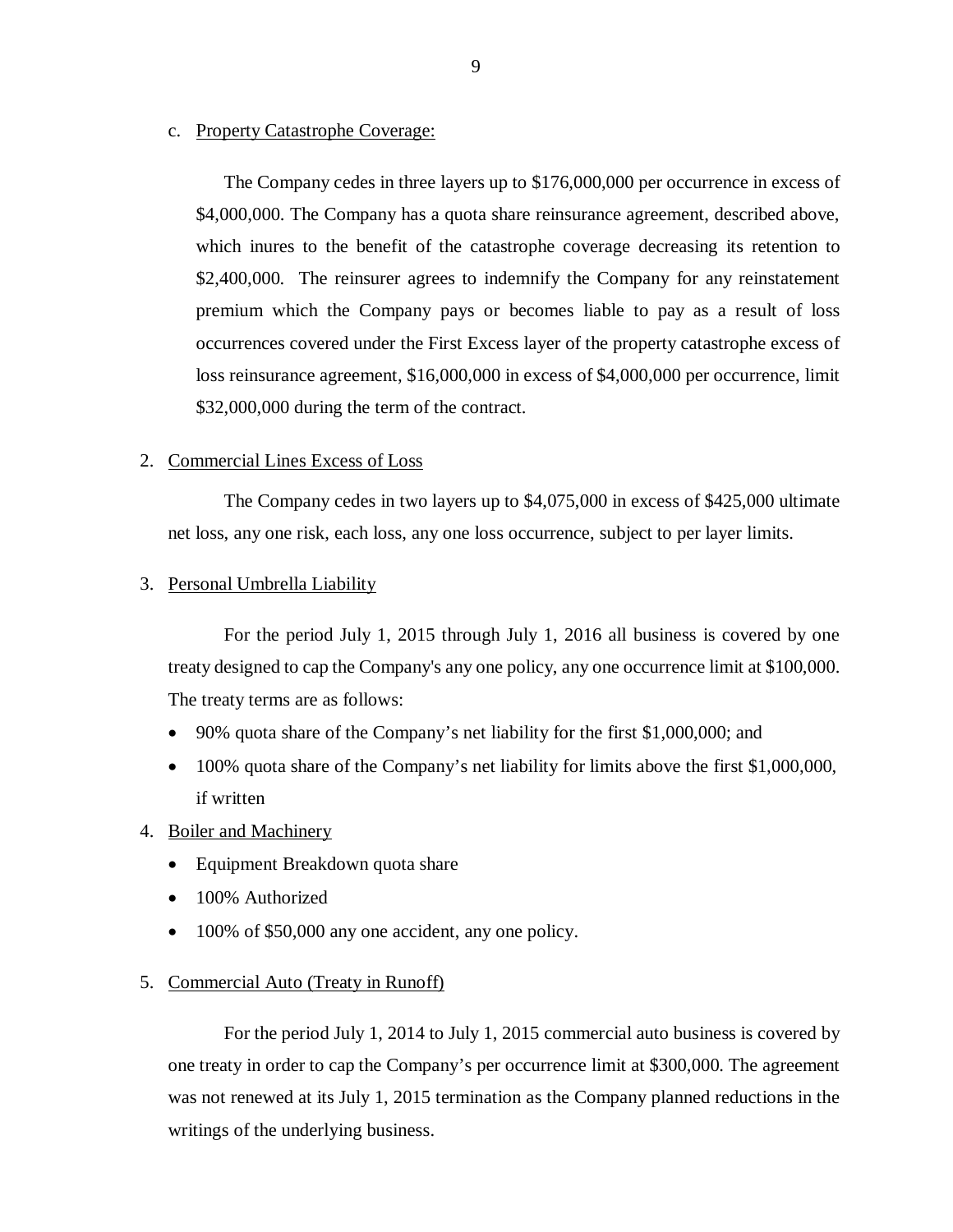The Company ceded to authorized and unauthorized reinsurers during the period under examination. It is the Company's policy to obtain the appropriate collateral for its cessions to unauthorized reinsurers.

All significant ceded reinsurance agreements in effect as of the examination date were reviewed for required and standard clauses.

### **Insolvency Clause**

The insolvency clauses in the Company's ceding agreements make reference to a novation. Department Circular Letter No. 5 (1988) states, in part, the following in reference to a novation:

> "Any references to such an event in the reinsurance agreement should indicate that, prior to the implementation of a novation, the certificate of assumption on New York risks would have to be approved by the Superintendent."

It is recommended that the Company comply with Department Circular Letter No. 5 (1988) and indicate in all reinsurance contracts that make reference to a novation that, prior to the implementation of a novation, the certificate of assumption on New York risks would have to be approved by the Superintendent.

Examination review of the Schedule F data, reported by the Company in its filed annual statement, was found to accurately reflect its material reinsurance transactions. Additionally, management has represented that all material ceded reinsurance agreements transfer both underwriting and timing risk as set forth in SSAP No. 62R. Representations were supported by an attestation from the Company's Chief Executive Officer and Chief Financial Officer. Additionally, examination review indicated that the Company was not a party to any finite reinsurance agreements. All ceded reinsurance agreements were accounted for utilizing reinsurance accounting as set forth in SSAP No. 62R.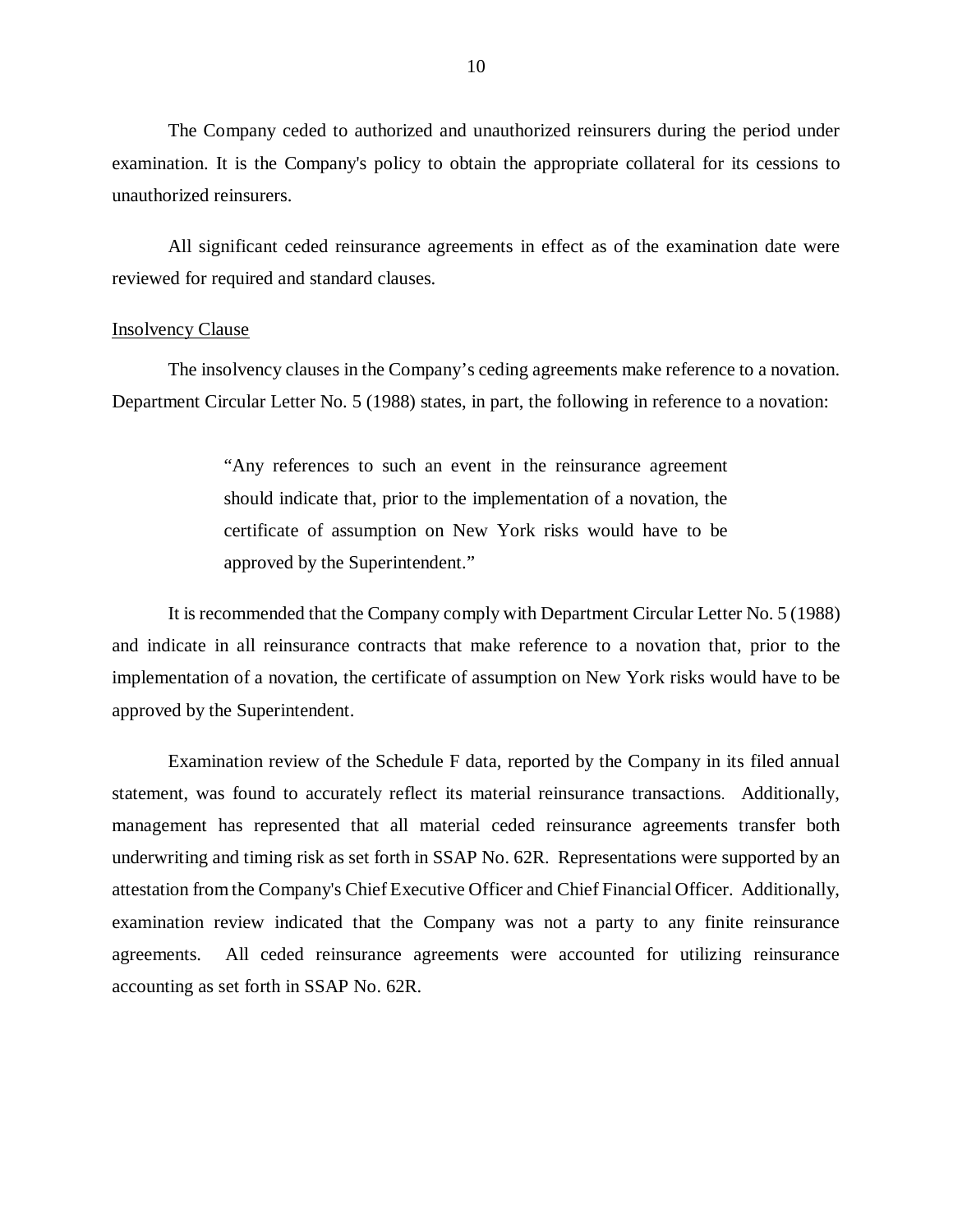## <span id="page-12-0"></span>D. Holding Company System

The Company is a wholly-owned subsidiary of Kingstone Companies, Inc. ("KINS").

As of December 31, 2015, KINS was publicly traded on the National Association of Securities Dealers Automated Quotations System ("NASDAQ") under the symbol KINS.

Management identified beneficial owners of KINS as of December 31, 2015 as including CEO Barry Goldstein (approximately 15% of common shares) and KICO Director Jack Seibald (approximately 5% of common shares).

A review of the Holding Company Registration Statements filed with this Department indicates that such filings were complete and were filed in a timely manner pursuant to Article 15 of the New York Insurance Law and Department Regulation 52.

The following is an organizational chart outlining the relationship between members of the holding company group as of December 31, 2015:

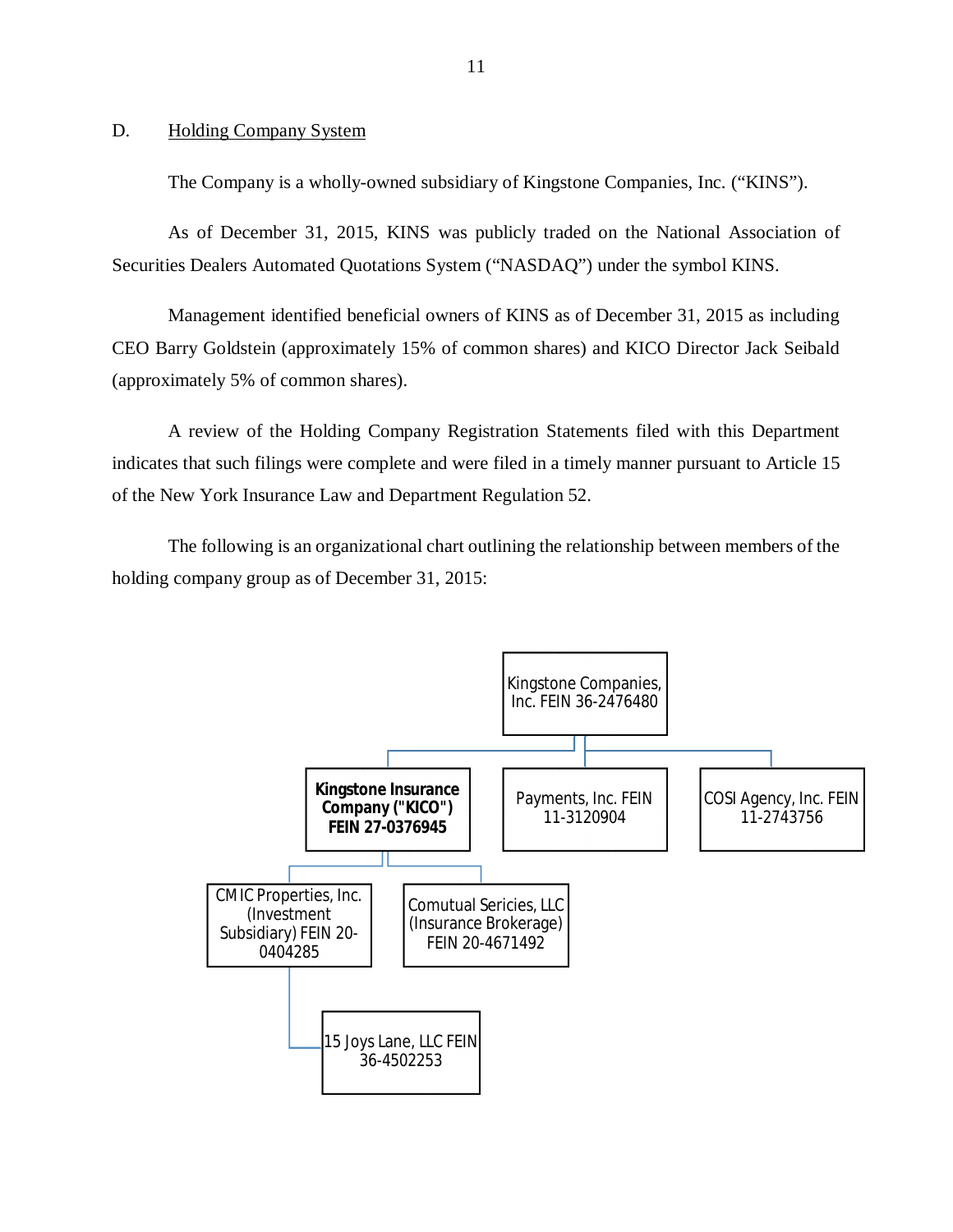The Company has two subsidiaries in its holding company system at December 31, 2015, each of which is described below:

#### CMIC Properties, Inc. ("CPI")

CPI was organized in 2003 and is a wholly owned subsidiary of the Company. CPI owns 100% of 15 Joys Lane, LLC ("the LLC"). The LLC in-turn owns 100% of the Company's home office building located at 15 Joys Lane, Kingston, New York 12401 along with an adjacent building at 9 Joys Lane, Kingston, New York, that is used as a guest house. Both buildings were appraised in August, 2015 for \$1,925,000. The value of the LLC is being carried as the primary asset on the books of CPI. Since CPI is a wholly owned subsidiary of the Company, CPI is being valued on the books of the Company, using the equity method, at \$1.797 million. CPI has no other function but to manage properties owned by 15 Joys Lane, LLC.

In 2003, KICO and the LLC entered into a 10-year lease of the Company's home office. That lease was renewed in 2012 and extended through February 28, 2023 with rent payable in equal monthly installments of \$13,325.

#### Comutual Services, LLC.

Comutual Services, LLC, a wholly-owned subsidiary of the Company, is licensed as an Insurance Broker in New York. This subsidiary has a brokerage agreement in place with the Company.

#### Tax Allocation Agreement

This agreement was entered into June 28, 2012 and was made effective January 1, 2012 by and between Kingstone Insurance Company and Kingstone Companies, Inc. The agreement was non-objected to in a letter from the Department dated July 18, 2012. The agreement provides for the calculation of the Company's tax liability on a separate return basis. Settlements under the agreement shall be made within thirty days following the later of the filing of the applicable consolidated tax return or the receipt of a tax refund.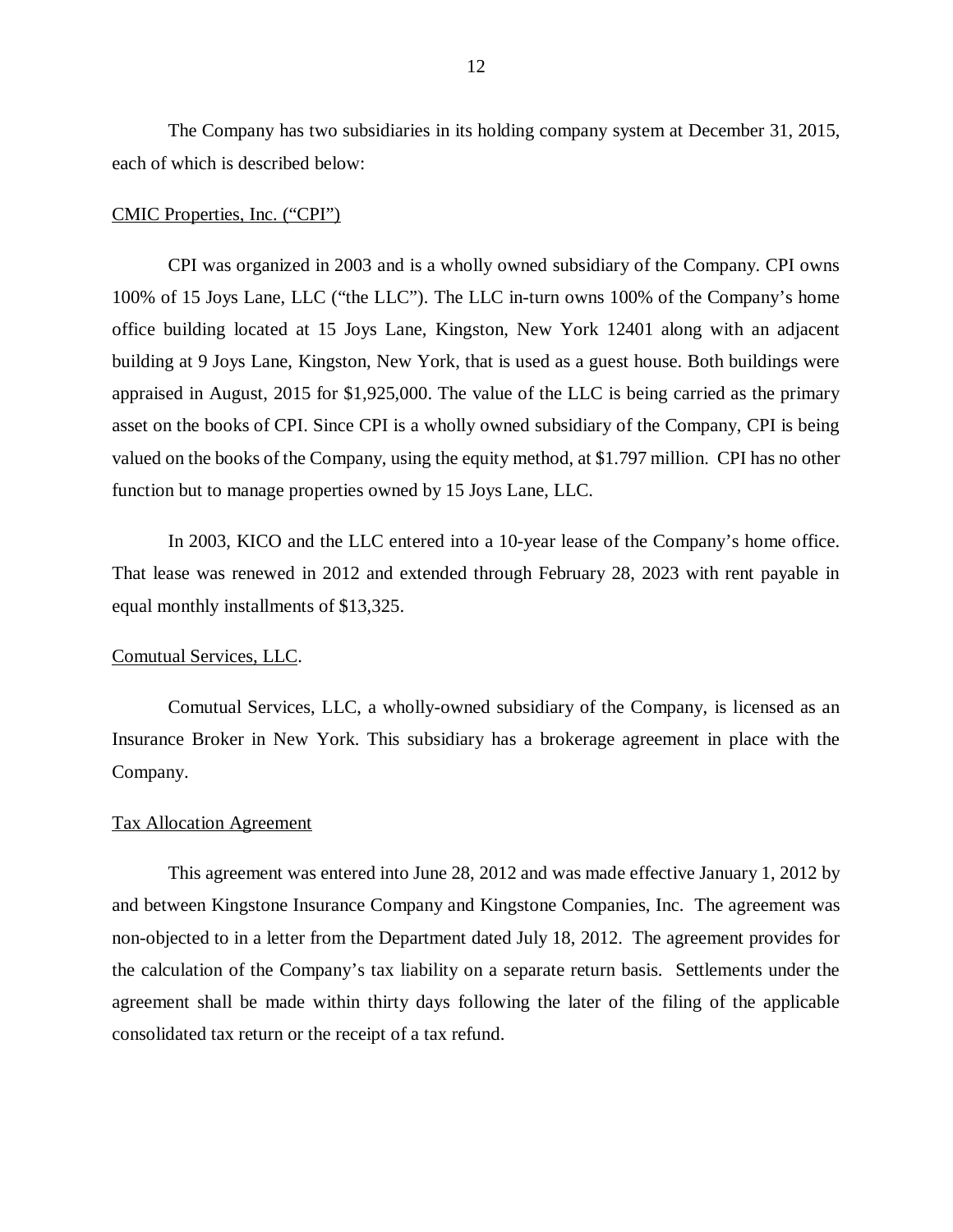## E. Significant Operating Ratios

The following ratios have been computed as of December 31, 2015, based upon the results of this examination:

| Net premiums written to policyholders' surplus                   | 155% |
|------------------------------------------------------------------|------|
| Adjusted liabilities to liquid assets                            | 64%  |
| Gross agents' balances (in collection) to policyholders' surplus | 4%   |

All of the above ratios fall within the benchmark ranges set forth in the Insurance Regulatory Information System of the National Association of Insurance Commissioners.

The underwriting ratios presented below are on an earned/incurred basis and encompass the four-year period covered by this examination:

| Amounts       | Ratios  |
|---------------|---------|
| \$64,973,434  | 53.84%  |
| 43,074,918    | 35.69   |
| 12,633,994    | 10.47   |
| \$120,682,346 | 100.00% |
|               |         |

# F. Accounts and Records

### i. Compliance with Section 312(b) of NYIL

Section 312(b) of the New York State Insurance Law ("NYIL") states in part the following:

"A copy of the report shall be furnished by such insurer or other person to each member of its board of directors and each such member shall sign a statement which shall be retained in the insurer's files confirming that such member has received and read such report."

The Company was unable to document that all of its directors complied with the above requirement. One director did not sign such a statement relative to the December 31, 2011 Report on Examination.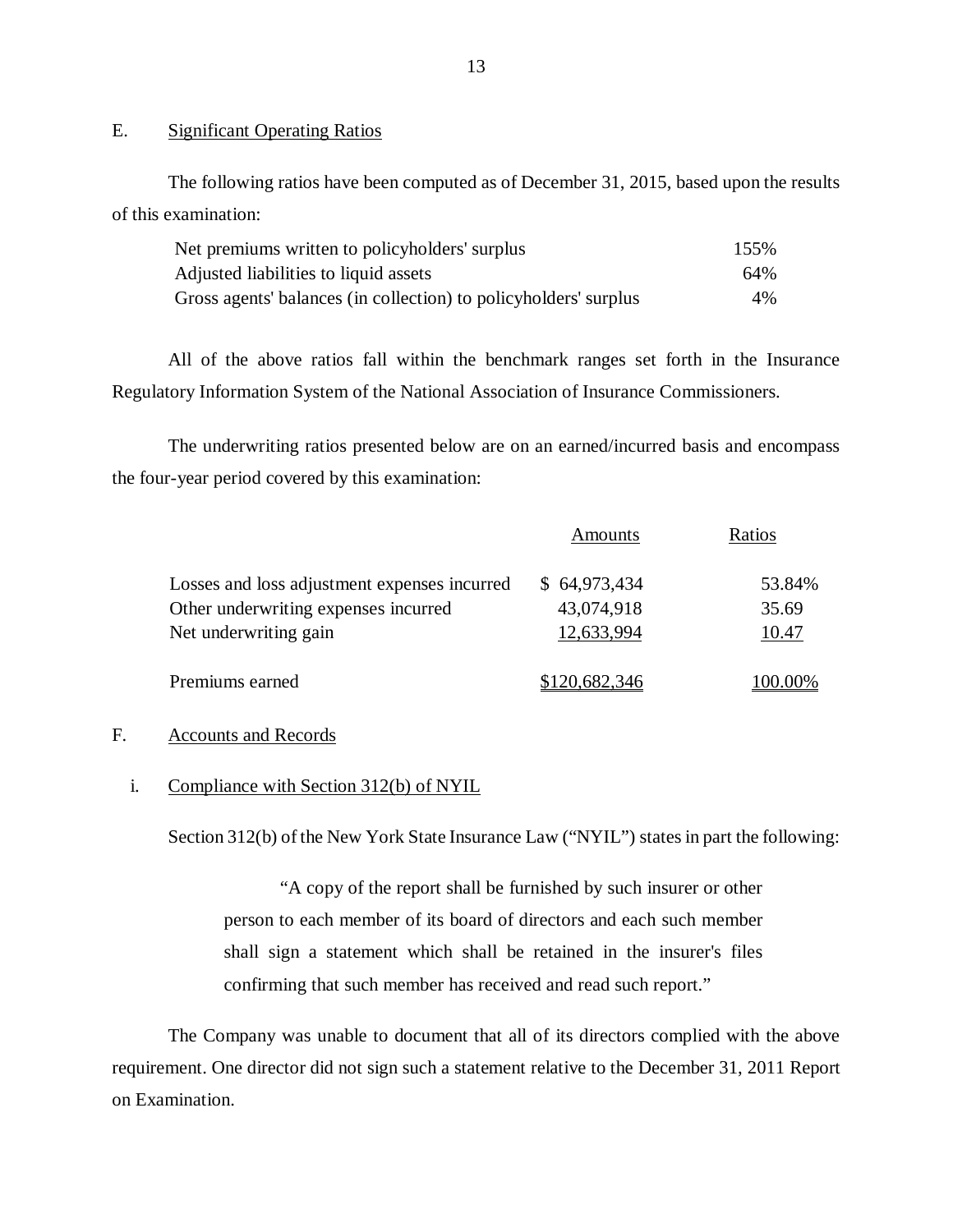It is recommended that the Company comply with Section 312(b) of NYIL and require each director sign the statement to confirm each has received and read the report on examination.

#### ii. By-law compliance - Par value of Company shares

During the review of KICO's By-Laws the following was observed:

Article VI Capital Stock, Section 1- Stock Certificates of KICO's by-laws state that each certificate representing shares shall also state upon the face thereof that the Corporation is organized under the laws of the State of New York; the name of the person to whom issued; the number and class of shares, and the designation of the series, if any, which such certificate represents; and the par value of each share represented by such certificate.

The share certificate that was issued by KICO to its parent, Kingstone Companies, Inc., states no par value.

It is recommended that the Company comply with Article VI Capital Stock, Section 1- Stock Certificates of its by-laws and ensure that each certificate representing shares state upon the face thereof the par value of each share represented by such certificate.

#### iii. Compliance with Regulation 152- Record Retention

Company management could not locate a number of underwriting documents that were requested for review during the course of the examination.

Section 243.2(a) of New York Regulation 152 states that "In addition to any other requirement contained in Insurance Law Section 325, any other Section of the Insurance Law or other law, or any other provision of this Title, every insurer shall maintain its claims, rating, underwriting, marketing, complaint, financial, and producer licensing records, and such other records subject to examination by the superintendent, in accordance with the provisions of this Part."

It is recommended that the Company comply with the record retention requirements of Section 243.2 of New York Regulation 152.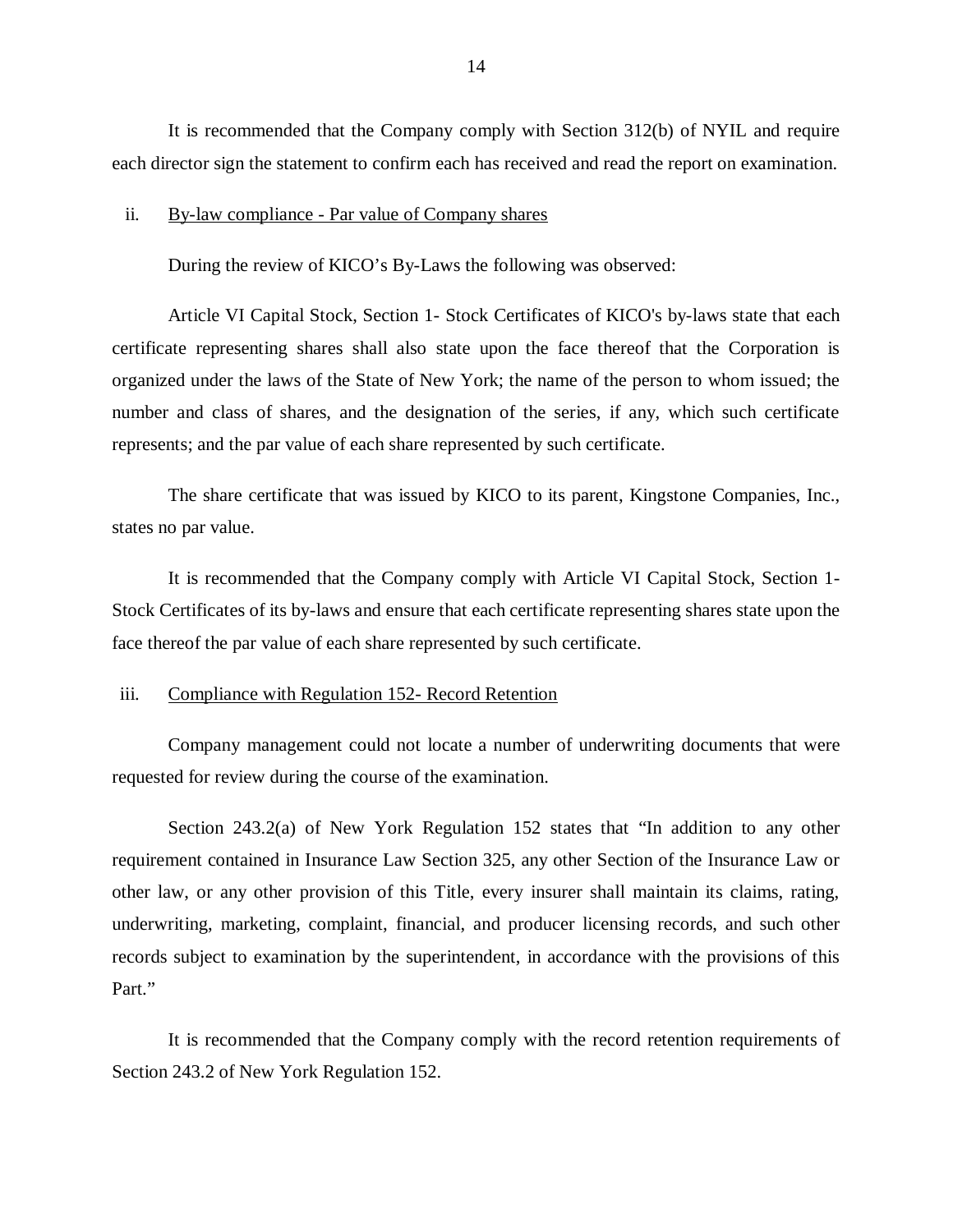# **3. FINANCIAL STATEMENTS**

# A. Balance Sheet

The following shows the assets, liabilities and surplus as regards policyholders as of December 31, 2015 as reported by the Company.

| Assets                                               |               | Assets Not     | Net Admitted  |
|------------------------------------------------------|---------------|----------------|---------------|
|                                                      | Assets        | Admitted       | Assets        |
| <b>B</b> onds                                        | \$67,107,546  | \$<br>$\Omega$ | \$67,107,546  |
| Preferred stocks (stocks)                            | 2,854,474     | $\Omega$       | 2,854,474     |
| Common stocks (stocks)                               | 8,086,579     | <b>200</b>     | 8,086,379     |
| Cash, cash equivalents and short-term investments    | 12,388,775    | 0              | 12,388,775    |
| Investment income due and accrued                    | 694,239       | 0              | 694,239       |
| Uncollected premiums and agents' balances in the     |               |                |               |
| course of collection                                 | 1,604,297     | 230,908        | 1,373,389     |
| Deferred premiums, agents' balances and              |               |                |               |
| installments booked but deferred and not yet due     | 9,248,267     | 0              | 9,248,267     |
| Amounts recoverable from reinsurers                  | 2,047,979     | 0              | 2,047,979     |
| Other amounts receivable under reinsurance           |               |                |               |
| Contracts                                            | (1,277,900)   | $\theta$       | (1,277,900)   |
| Net deferred tax asset                               | 2,641,923     | $\Omega$       | 2,641,923     |
| Electronic data processing equipment and software    | 1,157,805     | 1,038,443      | 119,362       |
| Receivables from parent, subsidiaries and affiliates | 177,278       | 0              | 177,278       |
| Equity in New York Property Insurance                |               |                |               |
| Underwriting Association ("NYPIUA")                  | (129, 861)    | (950)          | (128, 911)    |
| <b>Other Assets</b>                                  | 197,234       | 194,641        | 2,593         |
| Total assets                                         | \$106,798,635 | \$1,463,242    | \$105,335,393 |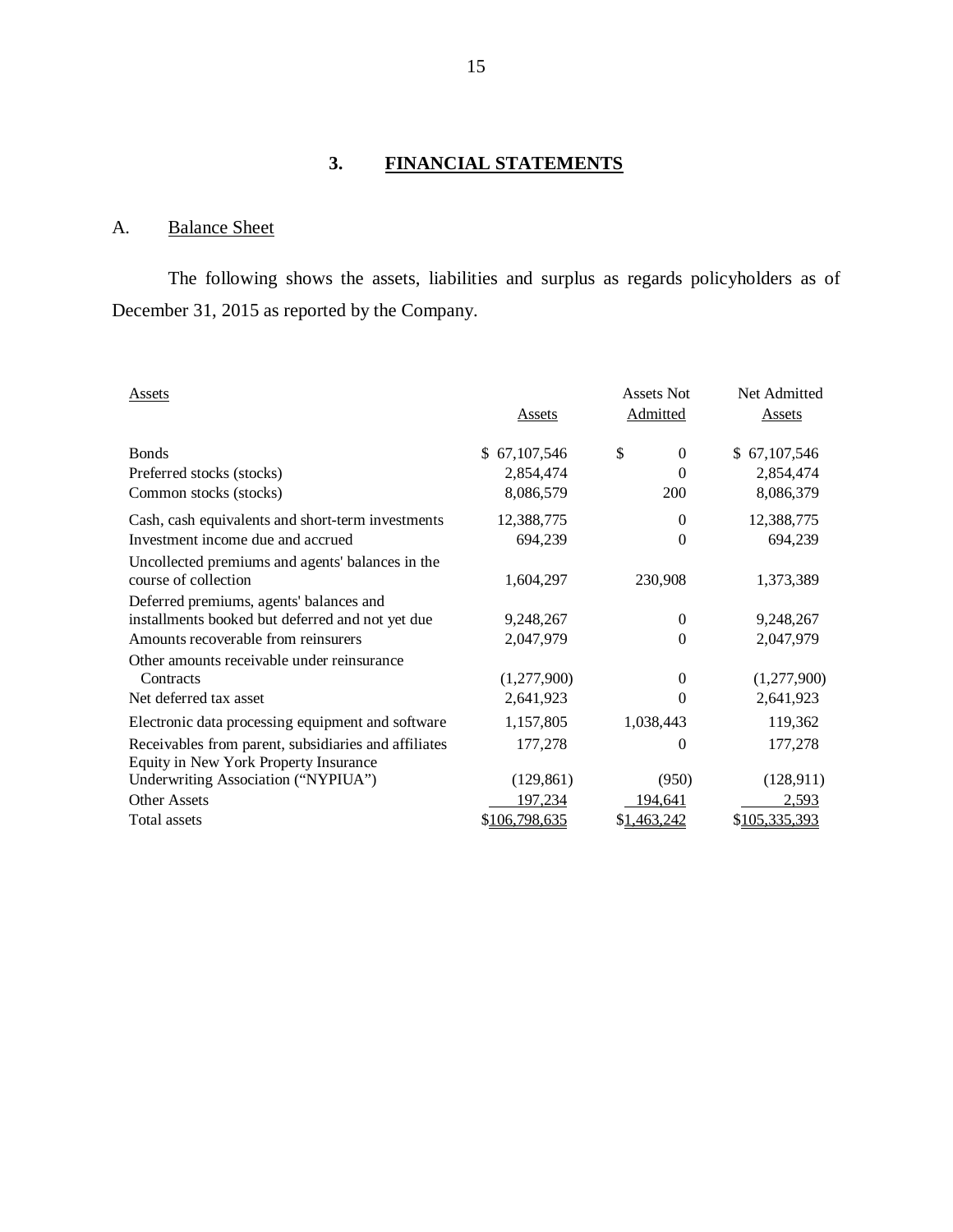## Liabilities, surplus and other funds

| Liabilities                                                           |                 |               |
|-----------------------------------------------------------------------|-----------------|---------------|
| Losses and loss adjustment expenses                                   |                 | \$23,170,135  |
| Commissions payable, contingent commissions and other                 |                 |               |
| similar charges                                                       |                 | 2,643,018     |
| Other expenses (excluding taxes, licenses and fees)                   |                 | 1,229,725     |
| Taxes, licenses and fees (excluding federal and foreign income taxes) |                 | 107,610       |
| Current federal and foreign income taxes                              |                 | 710,815       |
| Unearned premiums                                                     |                 | 36,374,349    |
| Advance premium                                                       |                 | 1,199,376     |
| Ceded reinsurance premiums payable (net of ceding commissions)        |                 | 411,022       |
| Funds held by company under reinsurance treaties                      |                 | 2,783         |
| Amounts withheld or retained by company for account of others         |                 | 207,952       |
| Provision for reinsurance                                             |                 | 73,243        |
| Payable to parent, subsidiaries and affiliates                        |                 | 78,638        |
| New York Special Risk Distribution Program premium deficiency         |                 |               |
| reserve                                                               |                 | 15,378        |
| Balance due to pools                                                  |                 | 38,385        |
| Rounding                                                              |                 |               |
| <b>Total liabilities</b>                                              |                 | \$66,262,431  |
| Surplus and other funds                                               |                 |               |
| Common capital stock                                                  | 1,500,000<br>\$ |               |
| Reclassification of Paid in Contributed Surplus to Common Capital     |                 |               |
| <b>Stock</b>                                                          | 1,500,000       |               |
| Gross paid in and contributed surplus                                 | 15,750,000      |               |
| Unassigned funds (surplus)                                            | 20,322,962      |               |
| Surplus as regards policyholders                                      |                 | 39,072,962    |
|                                                                       |                 |               |
| Total liabilities, surplus and other funds                            |                 | \$105,335,393 |

NOTE: The examiner is unaware of any potential exposure of the Company to any tax assessment and no liability has been established herein relative to such contingency.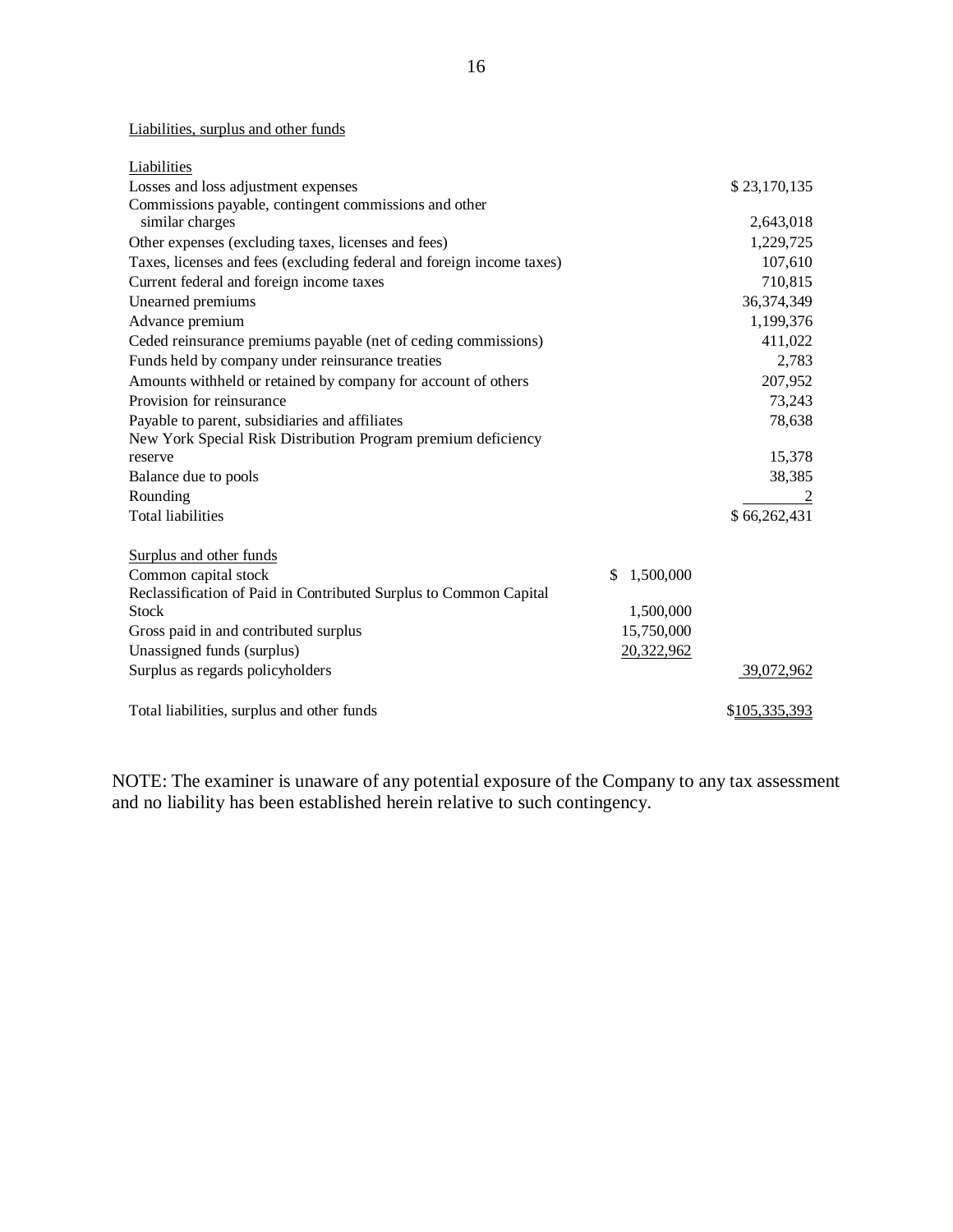# B. Statement of Income

Net income for the four-year examination period, January 1, 2012 to December 31, 2015, was \$14,449,414, as detailed below.

| <b>Underwriting Income</b>                                      |              |               |
|-----------------------------------------------------------------|--------------|---------------|
| Premiums earned                                                 |              | \$120,682,346 |
| Deductions:                                                     |              |               |
| Losses and loss adjustment expenses incurred                    | \$64,973,434 |               |
| Other underwriting expenses incurred                            | 43,167,909   |               |
| Increase in Reserve for Future Uncollectible Reinsurance        | (92, 991)    |               |
| Total underwriting deductions                                   |              | 108,048,352   |
| Net underwriting gain                                           |              | \$12,633,994  |
| Investment Income                                               |              |               |
| Net investment income earned                                    | \$6,573,940  |               |
| Net realized capital gain                                       | 984,216      |               |
| Net investment gain                                             |              | 7,558,156     |
| Other Income                                                    |              |               |
| Net gain or (loss) from agents' or premium balances charged off | \$ (358,918) |               |
| Finance and service charges not included in premiums            | 3,173,083    |               |
| Change in pooling premium reserve deficiency                    | (16, 735)    |               |
| Pooling Miscellaneous Income                                    | 2,702        |               |
| Federal Deposit Insurance Corporation ("FDIC") Recovery on      |              |               |
| Waterfield Bank Failure                                         | 51,587       |               |
| Other miscellaneous income                                      | 8,265        |               |
| Total other income                                              |              | 2,859,984     |
| Net income before dividends to policyholders and before federal |              |               |
| and foreign income taxes                                        |              | \$23,052,134  |
| Federal and foreign income taxes incurred                       |              | 8,602,720     |
| Net Income                                                      |              | \$14,449,414  |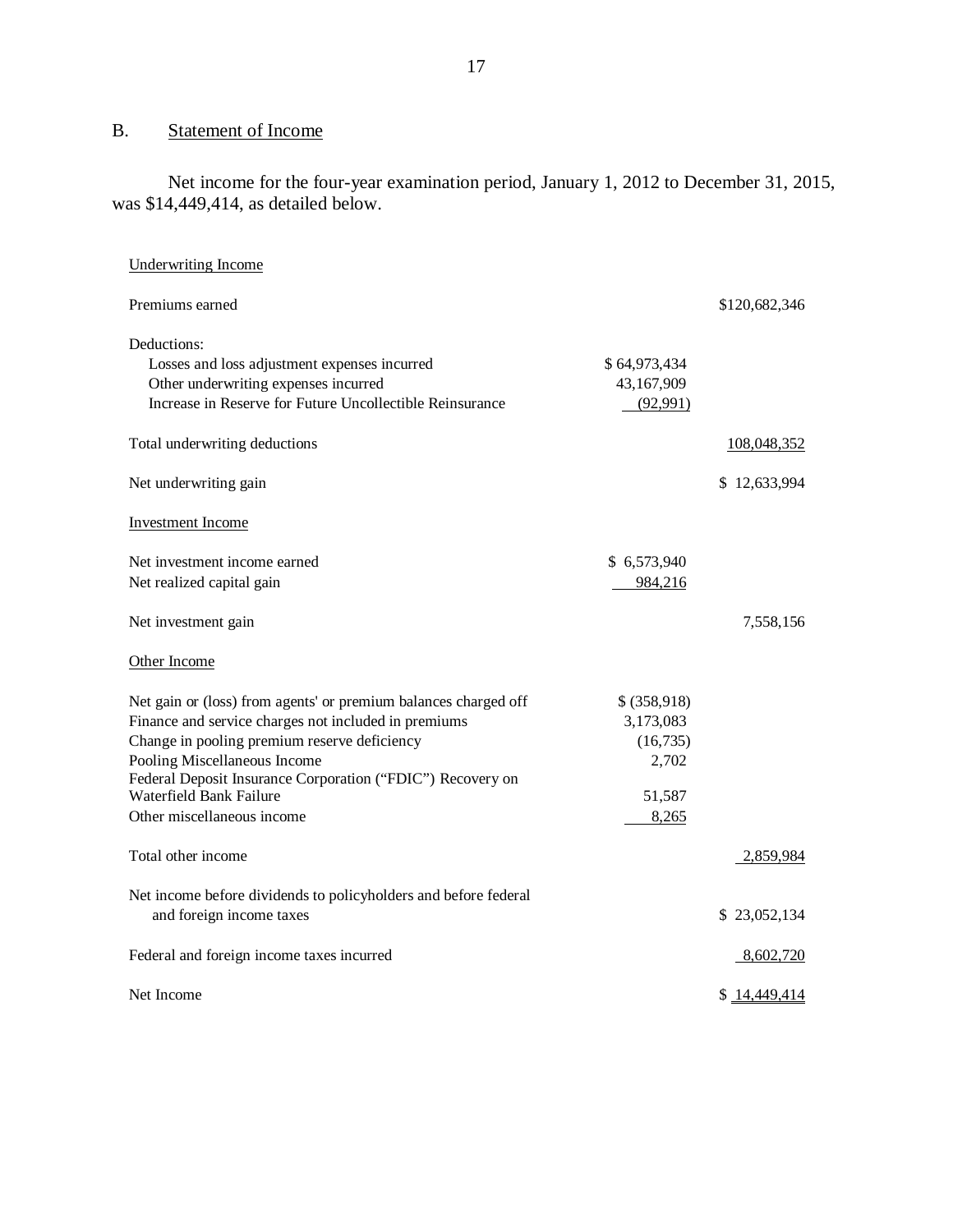# C. Capital and Surplus Account

Surplus as regards policyholders increased \$39,072,962 during the four-year examination period, January 1, 2012 through December 31, 2015, detail as follows:

| Surplus as regards policyholders per report on |              |
|------------------------------------------------|--------------|
| examination as of December 31, 2011            | \$13,602,701 |

|                                                | Gains in       | Losses in      |            |
|------------------------------------------------|----------------|----------------|------------|
|                                                | <b>Surplus</b> | <b>Surplus</b> |            |
| Net income                                     | \$14,449,414   |                |            |
| Net unrealized capital gains or (losses)       | 101.037        |                |            |
| Change in net deferred income tax              | 1,805,677      |                |            |
| Change in non-admitted assets                  |                | \$1,262,624    |            |
| Change in provision for reinsurance            |                | 73.243         |            |
| Capital changes paid in                        | 1,500,000      |                |            |
| Surplus adjustments paid in                    | 13,500,000     |                |            |
| Dividends to stockholders                      | $\theta$       | 4,550,000      |            |
| Net increase (decrease) in surplus             | \$31,356,128   | \$5,885,867    | 25,470,261 |
| Surplus as regards policyholders per report on |                |                |            |
| examination as of December 31, 2015            |                |                |            |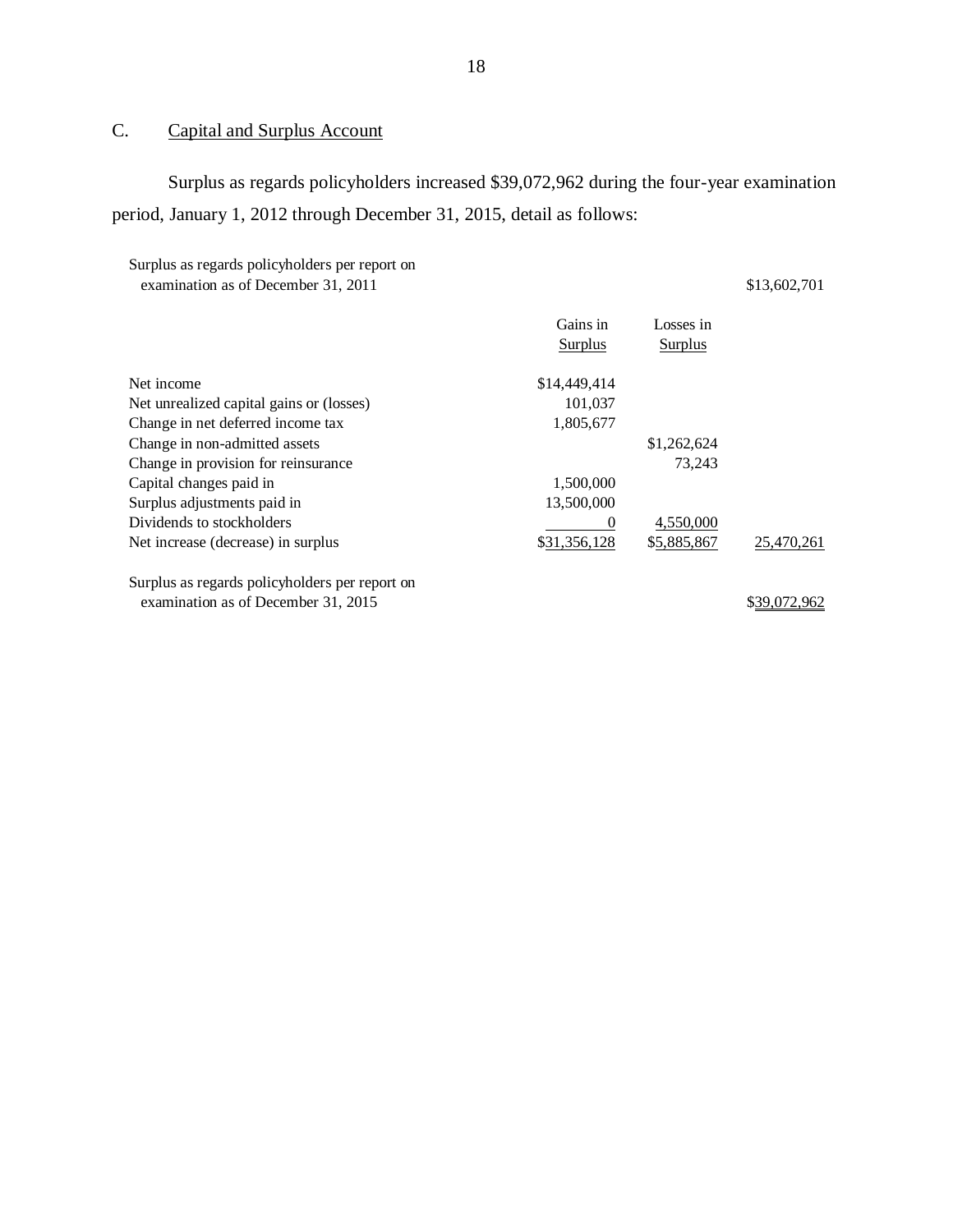## **4. LOSSES AND LOSS ADJUSTMENT EXPENSES**

<span id="page-20-0"></span>The examination liability for the captioned items of \$23,170,135 is the same as reported by the Company as of December 31, 2015. The examination analysis was conducted in accordance with generally accepted actuarial principles and statutory accounting principles, including the NAIC Accounting Practices & Procedures Manual, Statement of Statutory Accounting Principle No. 55 ("SSAP No. 55").

## **5. SUBSEQUENT EVENTS**

Pursuant to a November 9, 2016 charter amendment, KICO's authorized capital and par value per share were increased. Therefore, per the amendment, the amount of authorized capital is now \$3 million comprising of 3,000 common shares with a par value of \$1,000 per share.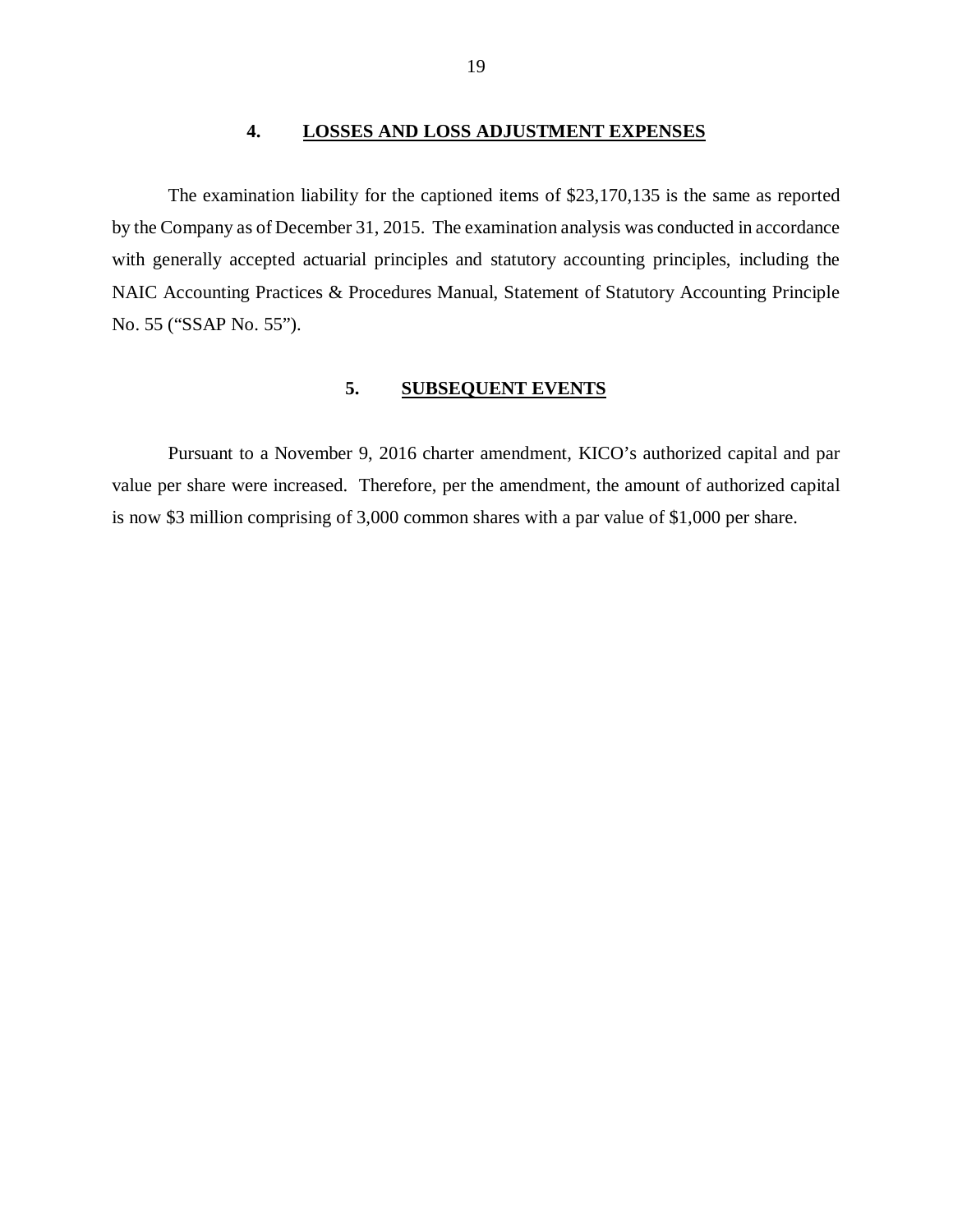# **6. COMPLIANCE WITH PRIOR REPORT ON EXAMINATION**

<span id="page-21-0"></span>The prior report on examination contained four recommendations as follows (page numbers refer to the prior report):

# ITEM PAGE NO.

## A. Management

i. It was recommended that the Company exercise due care in obtaining and maintaining signed conflict of interest questionnaires from its board of directors, officers and key employees. 6

The Company has complied with this recommendation.

## B. Holding Company

It was recommended that the Company complies with the filing requirements 10 of section 81-1.2 of Department Regulation 53 as it pertains to its current subsidiary, CMIC Properties Inc., Comutual Services LLC., and 15 Joys Lane LLC.

The Company has complied with this recommendation.

# C. Accounts and Records

It was recommended that the Company fix its IDP Direct Bill Aged 11 Receivables report so that the aging categories, current amount due, and future installments due amounts are accurate.

The Company has not complied with this recommendation. However, a similar comment is not included in this report since the difference was immaterial to the Company's reported surplus position, as of the examination date.

## D. Losses and Loss Adjustment Expenses

It was recommended that the Company establish DCC known case reserves and segregate them from known pure losses when filing its Schedule P data in the future. 15

The Company has complied with this recommendation.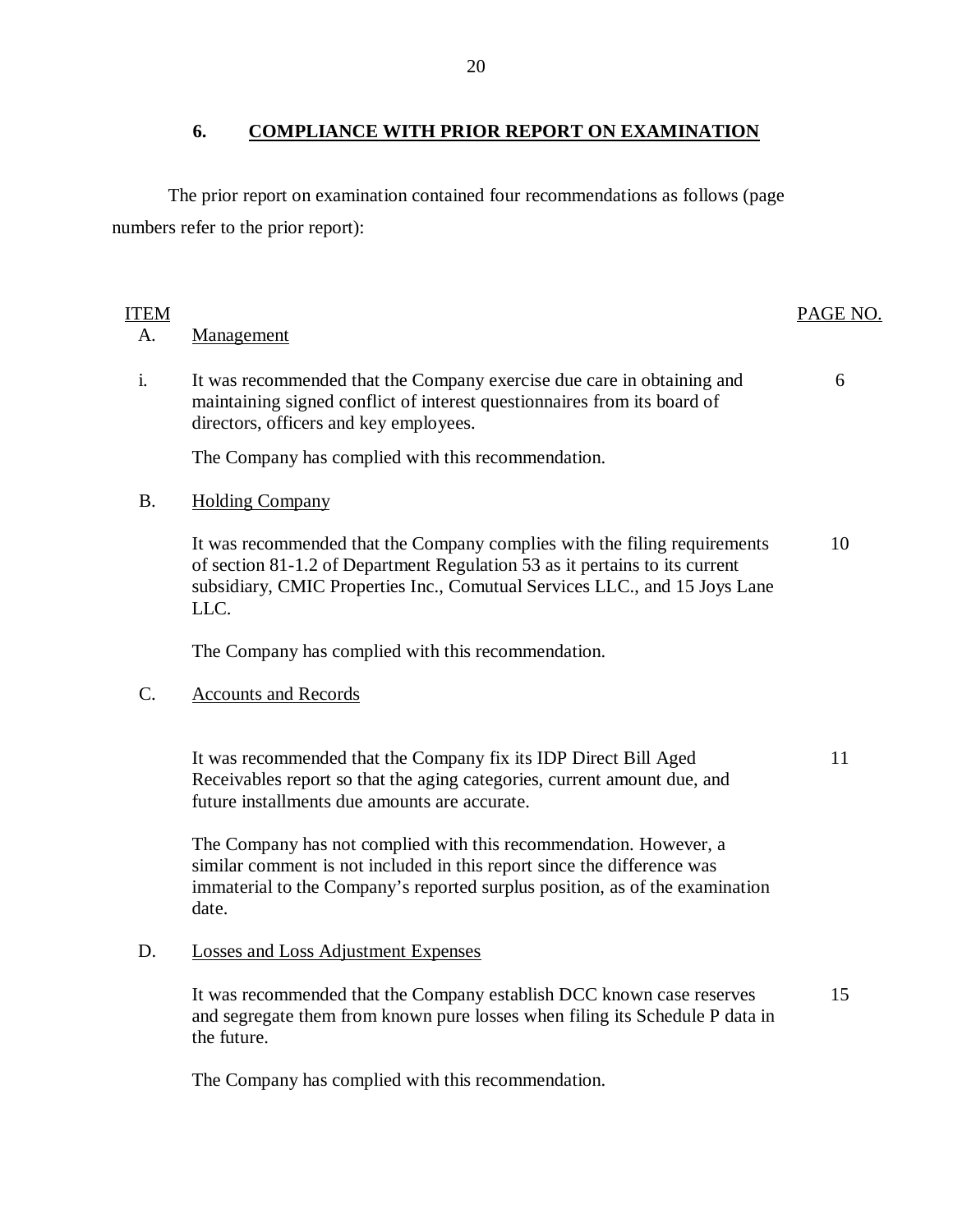# <span id="page-22-0"></span>**7. SUMMARY OF COMMENTS AND RECOMMENDATIONS**

| A.             | Reinsurance                                                                                                                                                                                                                                                                                                                      |    |
|----------------|----------------------------------------------------------------------------------------------------------------------------------------------------------------------------------------------------------------------------------------------------------------------------------------------------------------------------------|----|
|                | It is recommended that the Company comply with Department Circular<br>Letter No. 5 (1988) and indicate in all reinsurance contracts that make<br>reference to a novation that, prior to the implementation of a novation,<br>the certificate of assumption on New York risks would have to be<br>approved by the Superintendent. | 10 |
| <b>B.</b>      | <b>Accounts and Records</b>                                                                                                                                                                                                                                                                                                      |    |
| $\mathbf{i}$ . | It is recommended that the Company comply with Section 312(b) of the<br>New York Insurance Law and require each director sign the statement to<br>confirm each has received and read the report on examination.                                                                                                                  | 14 |
| ii.            | It is recommended that the Company comply with Article VI Capital<br>Stock, Section 1- Stock Certificates of its by-laws and ensure that each<br>certificate representing shares state upon the face thereof the par value<br>of each share represented by such certificate.                                                     | 14 |
| iii.           | It is recommended that the Company comply with the record retention<br>requirements of Section 243.2 of New York Regulation 152.                                                                                                                                                                                                 | 14 |

ITEM PAGE NO.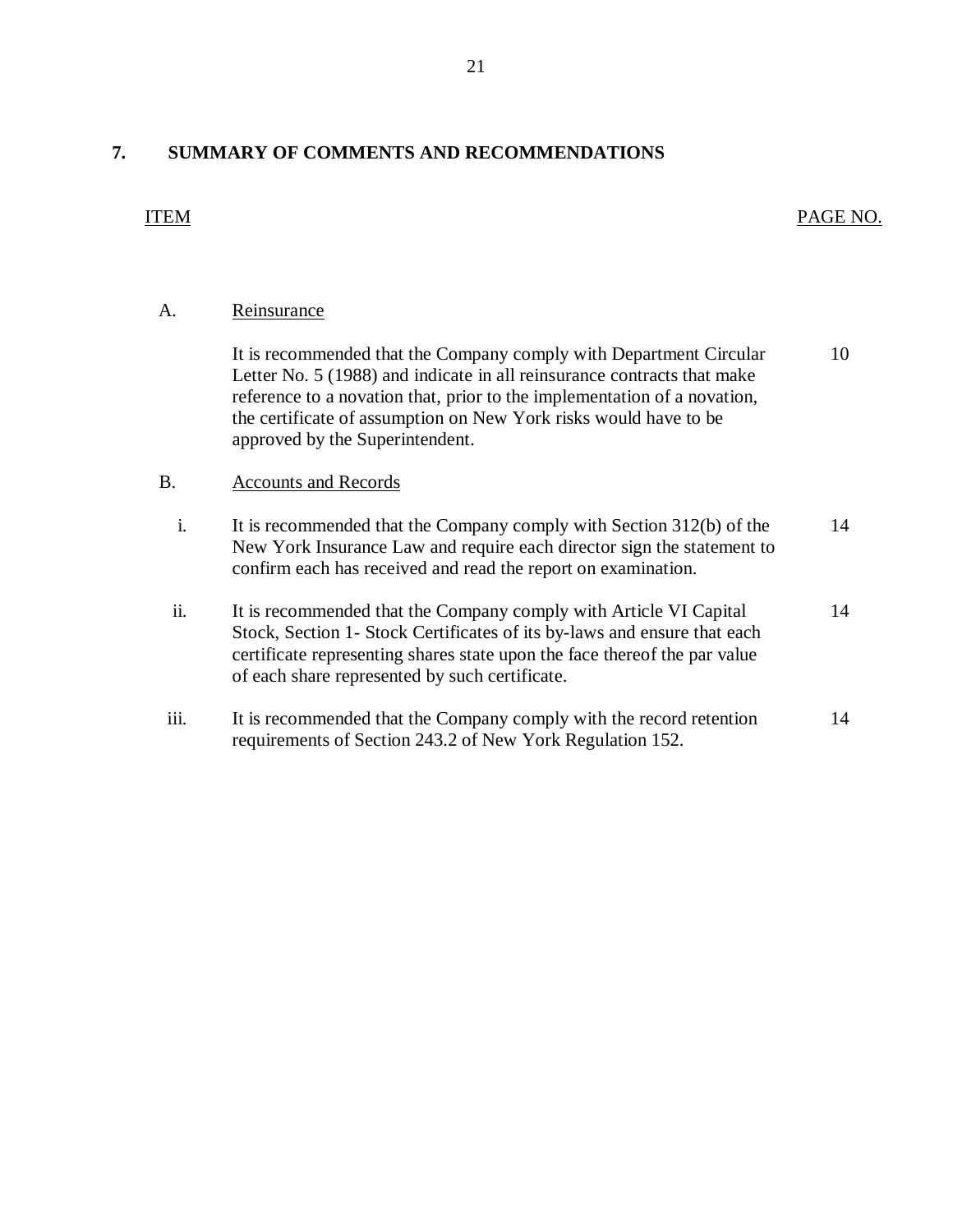Respectfully submitted,

Wayne Longmore Associate Insurance Examiner

STATE OF NEW YORK ) )ss: COUNTY OF ULSTER  $)$ 

Wayne Longmore, being duly sworn, deposes and says that the foregoing report, subscribed by

him, is true to the best of his knowledge and belief.

Wayne Longmore

Subscribed and sworn to before me

this  $\_\_\_\_\_\_\$  day of  $\_\_\_\_\_\_\_\_\_\_\_\.\_2017.$ 

\_\_\_\_\_\_\_\_\_\_\_\_\_\_\_\_\_\_\_\_\_\_\_\_\_\_\_\_\_\_\_\_\_\_\_\_\_\_\_\_\_\_\_\_\_\_

\_\_\_\_\_\_\_\_\_\_\_\_\_\_\_\_\_\_\_\_\_\_\_\_\_\_\_\_\_\_\_\_\_\_\_\_\_\_\_\_